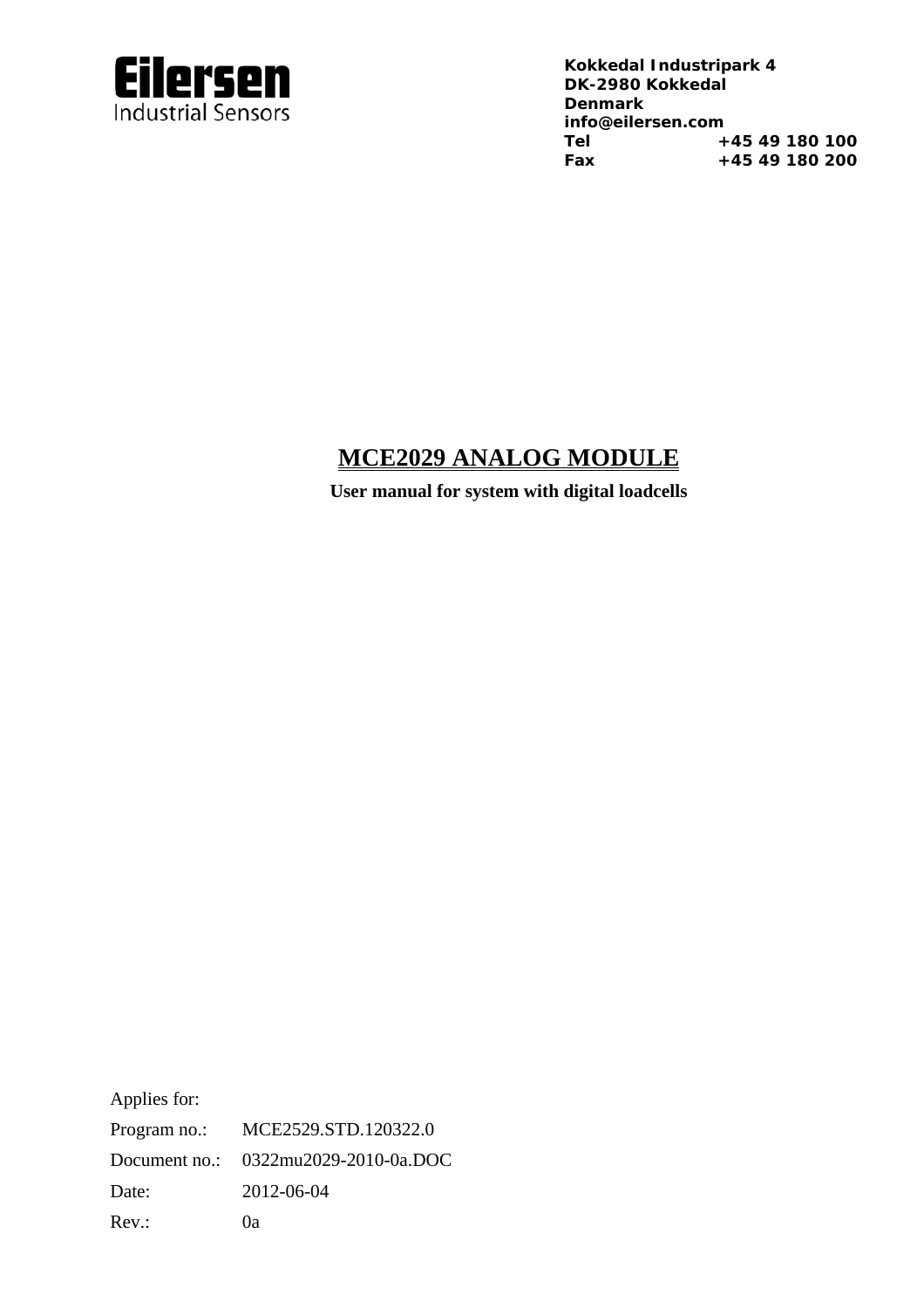

# 1) CONTENTS

| 4.2.1  |  |  |  |  |  |
|--------|--|--|--|--|--|
| 4.2.2  |  |  |  |  |  |
| 4.2.3  |  |  |  |  |  |
| 4.2.4  |  |  |  |  |  |
| 4.2.5  |  |  |  |  |  |
| 4.2.6  |  |  |  |  |  |
| 4.2.7  |  |  |  |  |  |
| 4.2.8  |  |  |  |  |  |
| 4.2.9  |  |  |  |  |  |
| 4.2.10 |  |  |  |  |  |
| 4.2.11 |  |  |  |  |  |
| 4.2.12 |  |  |  |  |  |
| 4.2.13 |  |  |  |  |  |
| 4.2.14 |  |  |  |  |  |
| 4.2.15 |  |  |  |  |  |
| 4.2.16 |  |  |  |  |  |
| 4.2.17 |  |  |  |  |  |
| 4.2.18 |  |  |  |  |  |
| 4.2.19 |  |  |  |  |  |
| 4.2.20 |  |  |  |  |  |
| 4.2.21 |  |  |  |  |  |
|        |  |  |  |  |  |
|        |  |  |  |  |  |
|        |  |  |  |  |  |
|        |  |  |  |  |  |
|        |  |  |  |  |  |
|        |  |  |  |  |  |
|        |  |  |  |  |  |
|        |  |  |  |  |  |
|        |  |  |  |  |  |
|        |  |  |  |  |  |
|        |  |  |  |  |  |
|        |  |  |  |  |  |
|        |  |  |  |  |  |
|        |  |  |  |  |  |
|        |  |  |  |  |  |
|        |  |  |  |  |  |
|        |  |  |  |  |  |
|        |  |  |  |  |  |
|        |  |  |  |  |  |
|        |  |  |  |  |  |
|        |  |  |  |  |  |
|        |  |  |  |  |  |
|        |  |  |  |  |  |
|        |  |  |  |  |  |
|        |  |  |  |  |  |
|        |  |  |  |  |  |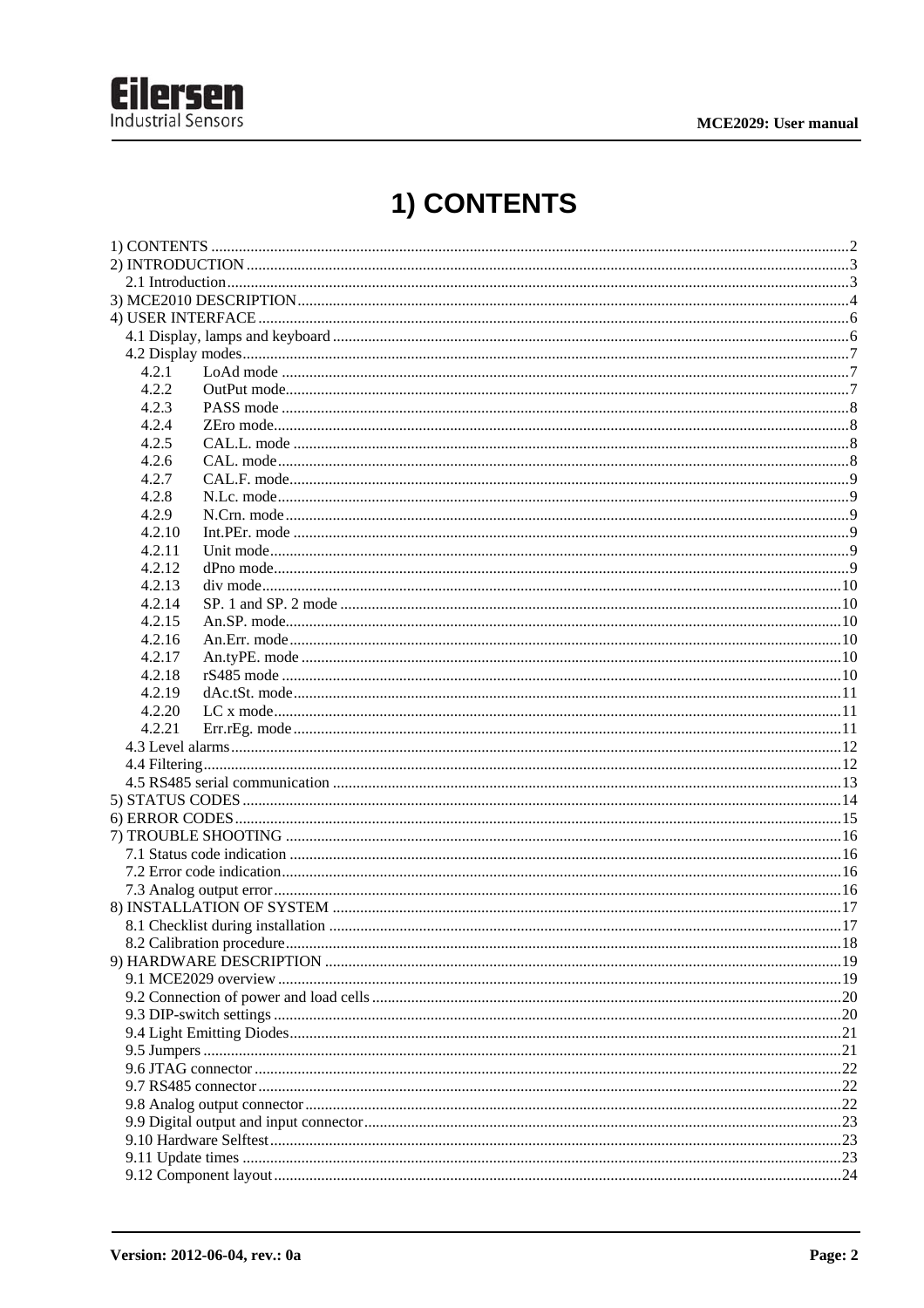

# **2) INTRODUCTION**

#### **2.1 Introduction**

This document describes the use of a MCE2029 analog module from Eilersen Electric, when they are equipped with the program listed on the front page.

With the program specified on the front page, the MCE2029 analog module is capable of transmitting the weight for a system with up to 8 load cells as an analog 4-20 mA signal (or 0-10V depending on factory settings). Each load cell is connected to the MCE2029 analog module through a load cell interface module.

By use of DIP switches it is possible to include one of 3 different FIR filters, which will be used to filter the weight signal.

**IMPORTANT: Load cell modules and instrumentation must be placed outside the hazardous zone if the load cells are used in hazardous ATEX (Ex) area. Furthermore, only ATEX certified load cells and instrumentation can be used in ATEX applications.**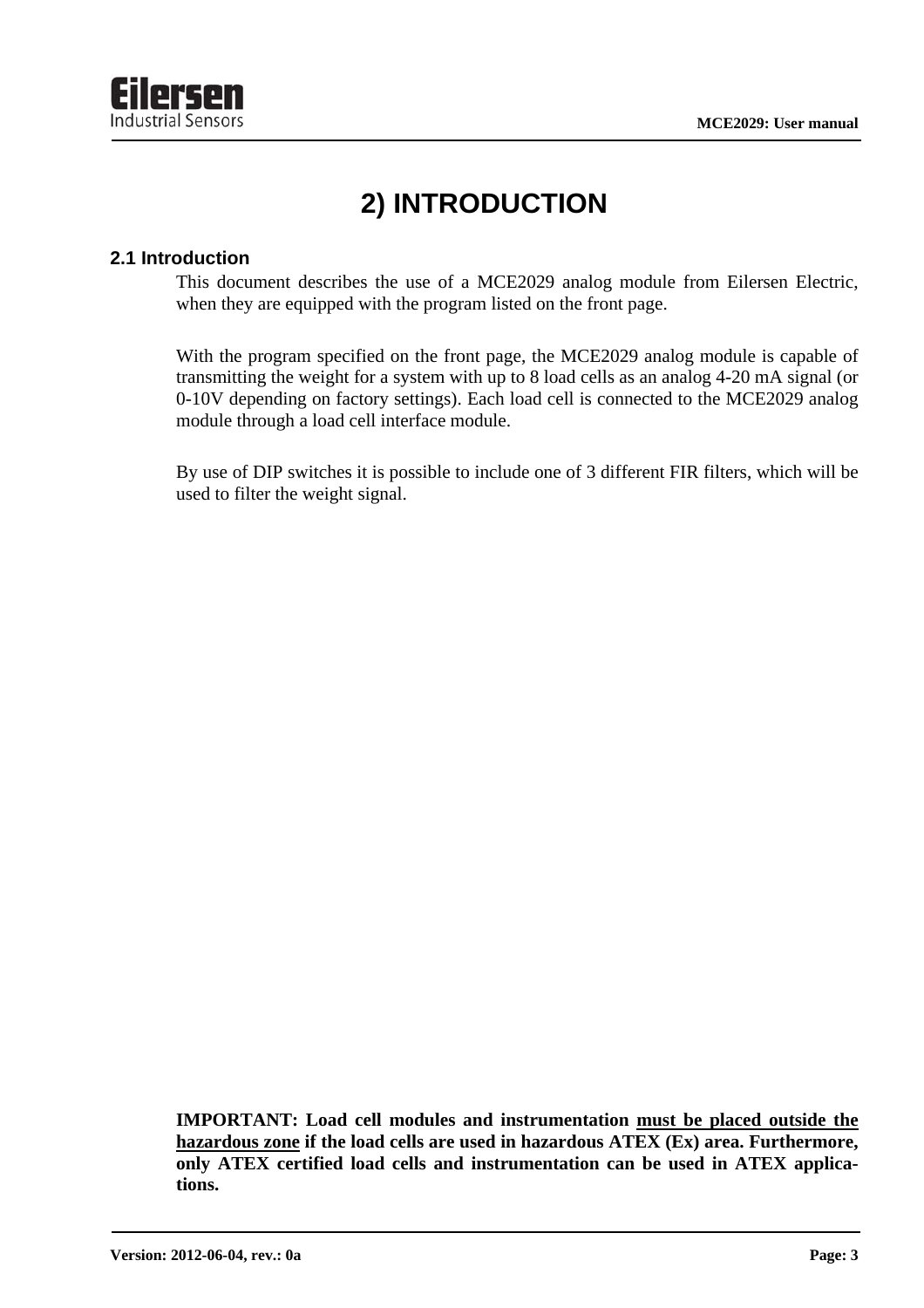

### **3) MCE2010 DESCRIPTION**

Below the layout of the MCE2010 load cell module is shown. Before using the system the load cells must be connected to the load cell modules.

*Please notice that the load cell and the load cell module MUST be marked with the same year/serial number. These are printed on the type-plate of the load cell and on a small sticker placed below the BNC plug on the load cell module. Load cells and load cell modules MUST NOT be intermixed because the program in each load cell module is SPECIALLY adapted to one load cell only (and only this load cell). The load cell module MUST be connected to exactly the load cell it is intended for and vice versa.* 



The load cell modules are connected to each other using the supplied cable (10 pole ribbon cable). The MCE2029 analog module is connected using the same cable.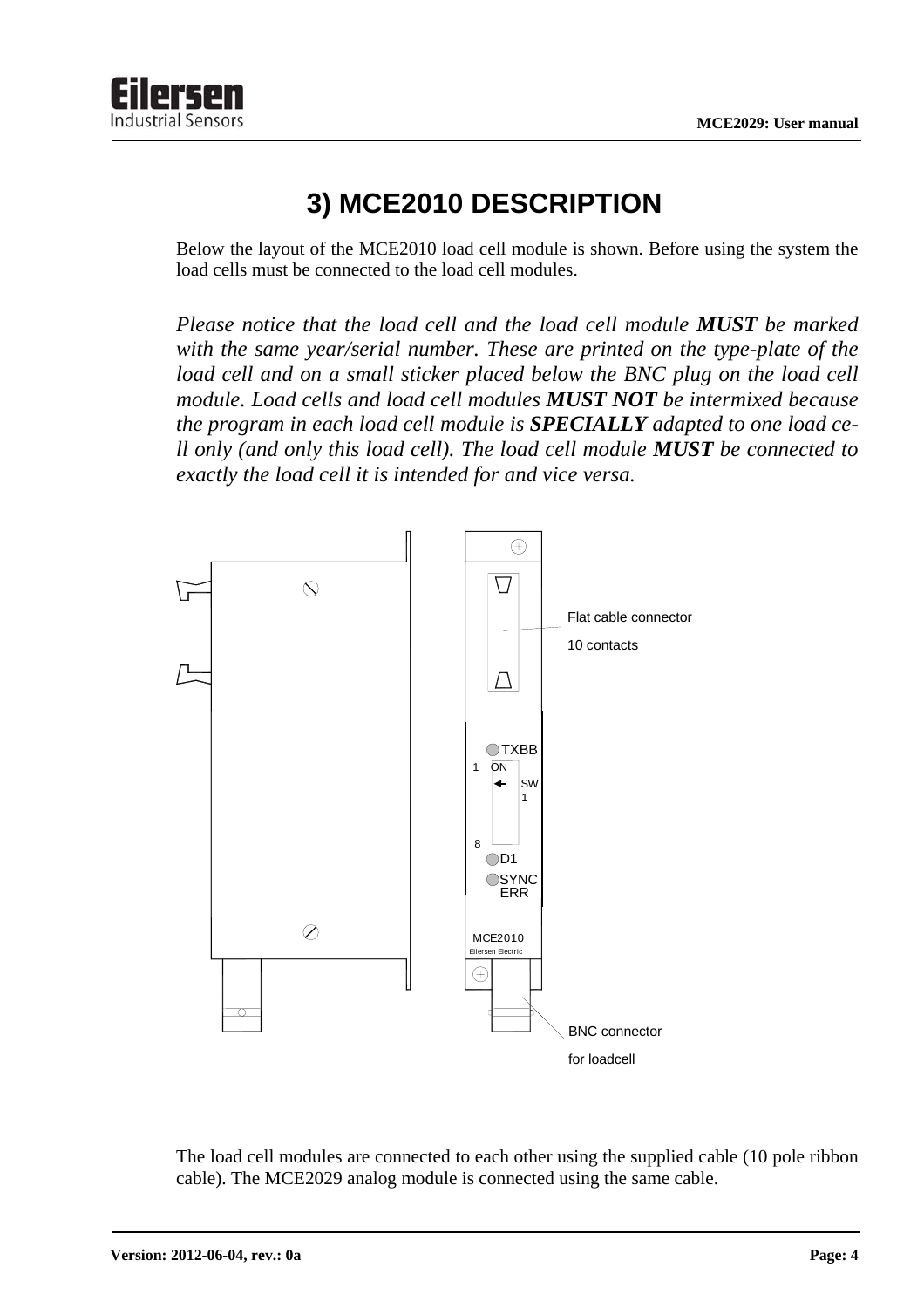All switches (SW1) in the load cell module must be at the correct position before use.

Please notice that the switches (SW1) are only read once during power-up. If a change in the switch setting is necessary the power has to be disconnected and then reconnected (after 10 seconds). Then the MCE2010 load cell module recognizes the new switch setting.

The switches SW1.1 to SW1.4 are used to select different modes of operation. The below table is valid for the normal standard software in the load cell module. Unless expressly specified, the default settings must normally be used.

| <b>MCE2010 SW1.1 to SW1.4</b> |                        |                 |  |  |  |
|-------------------------------|------------------------|-----------------|--|--|--|
| <b>SW1 No</b>                 | <b>Default setting</b> | <b>Function</b> |  |  |  |
| 1                             | <b>OFF</b>             | Baud rate       |  |  |  |
|                               |                        | OFF:<br>115200  |  |  |  |
|                               |                        | ON:<br>230400   |  |  |  |
| $\mathsf{I2}$                 | ON                     | Filter, MSB     |  |  |  |
| $\vert$ 3                     | ON                     | Filter, LSB     |  |  |  |
| $\vert 4$                     | <b>OFF</b>             | Not used        |  |  |  |

Switch SW1.5 to SW1.8 are used for address selection. All load cell modules must have unique addresses ascending from 0 with no gaps unless expressly specified otherwise. No addresses may be skipped and no addresses may be used by more than one load cell module. In systems with 1-8 load cells switch SW1.5 must be set to OFF.

| <b>MCE2010 SW1.6 to SW1.8</b> |              |              |              |                |  |  |
|-------------------------------|--------------|--------------|--------------|----------------|--|--|
| <b>SW1.5</b>                  | <b>SW1.6</b> | <b>SW1.7</b> | <b>SW1.8</b> | <b>Address</b> |  |  |
| OFF                           | OFF          | OFF          | OFF          | $\theta$       |  |  |
| OFF                           | OFF          | <b>OFF</b>   | ON           | 1              |  |  |
| OFF                           | OFF          | ON           | OFF          | 2              |  |  |
| OFF                           | OFF          | ON           | ON           | 3              |  |  |
| OFF                           | ON           | OFF          | OFF          | 4              |  |  |
| OFF                           | ΟN           | OFF          | ON           | 5              |  |  |
| OFF                           | ΟN           | ON           | OFF          | 6              |  |  |
| OFF                           | ΟN           | ON           | ON           | 7              |  |  |

The three LED's are used to indicate the following conditions:

| MCE2010 LED'S   |        |                                                                                                                               |  |  |  |  |  |
|-----------------|--------|-------------------------------------------------------------------------------------------------------------------------------|--|--|--|--|--|
| l TXBB          | Green  | Lit whenever the load cell module transmits data. Must be<br>on/flashing rapidly whenever the system is started.              |  |  |  |  |  |
| $\mathbf{D1}$   | Yellow | No synchronization between load cell modules: One or more load<br>cells not connected to load cell module or poor connection. |  |  |  |  |  |
| <b>SYNC ERR</b> | Red    | No load cell synchronization: No load cell connected to load cell<br>module or poor connection.                               |  |  |  |  |  |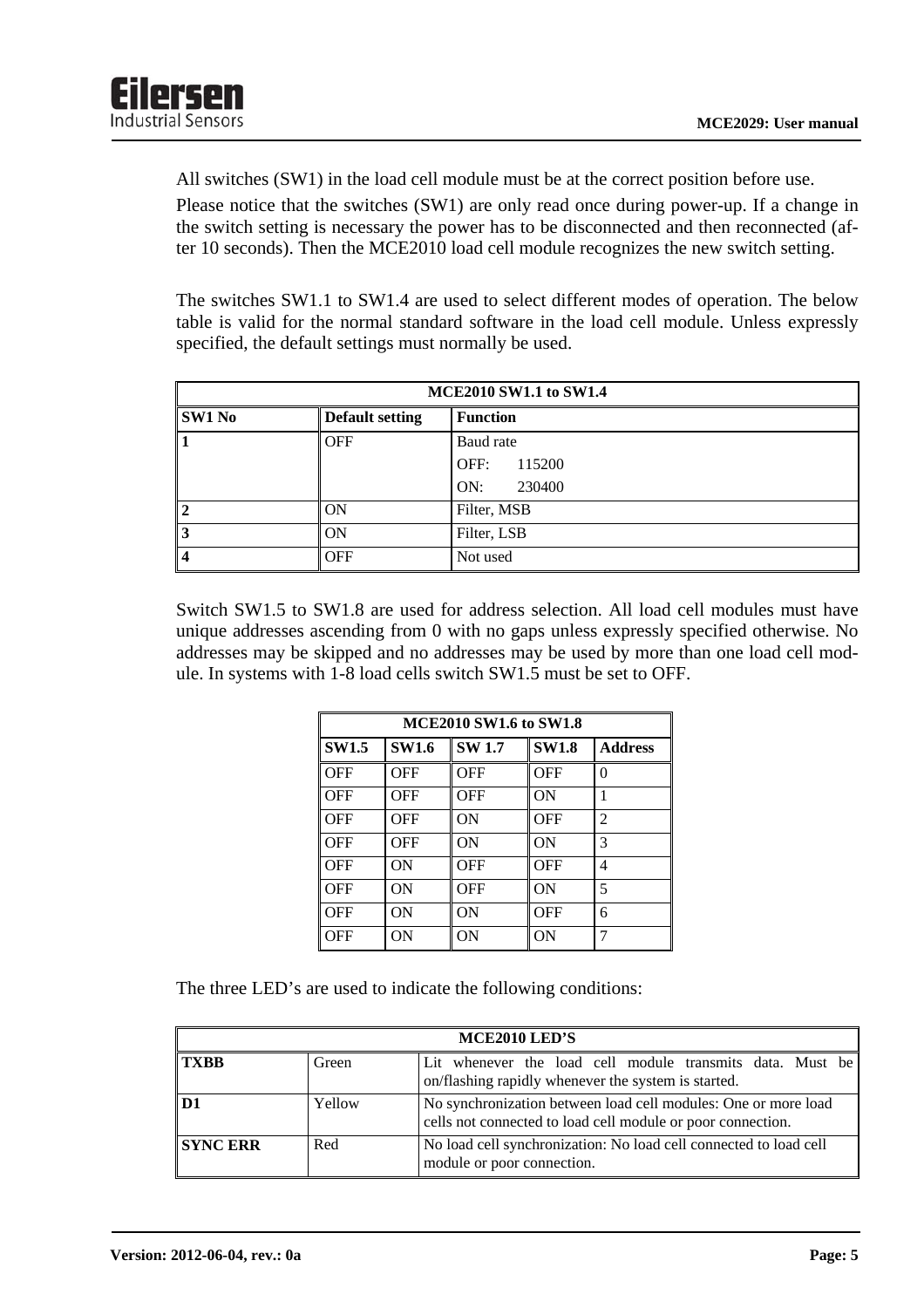

# **4) USER INTERFACE**

#### **4.1 Display, lamps and keyboard**

The MCE2029 analog module is operated using a display, a series of control lamps, 4 DIPswitches and 5 keys.

| The control lamps have the following functions: |  |  |
|-------------------------------------------------|--|--|
|                                                 |  |  |

| <b>TXBB</b> |       | (Green) Lit when communicating with the connected load cell modules.           |  |  |  |  |
|-------------|-------|--------------------------------------------------------------------------------|--|--|--|--|
| D1          |       | (Yellow) Lit when a key is activated.                                          |  |  |  |  |
| AN.ERR.     | (Red) | Lit when the analog output signal is different from its pro-<br>grammed value. |  |  |  |  |

The 5 keys have the following functions:

| "F"     | Cyclic change between different display modes etc.                                                           |
|---------|--------------------------------------------------------------------------------------------------------------|
| "Up"    | Increments desired value etc.                                                                                |
| "Down"  | Decrements desired value etc.                                                                                |
| "Esc"   | Regret desired value etc.                                                                                    |
| "Enter" | Accept of selected display value etc. This key must be pressed<br>in order to accept any change of parameter |

The "**F**" key can be used to change between different display modes. In a given mode the display will alternately show "**XXXXXX**" and "**YYYYYY**". Here "**XXXXXX**" will be a text indicating the actual mode, while "**YYYYYY**" will indicate the actual value belonging to this mode.

By holding down the "**F**" key and then pressing "**Esc**" the **LoAd**" mode is selected.

If during power-on the display shows "**Par.SEt.**" this is because parameters have to be set. The "**F**" key can then be used to proceed to "**LoAd**" mode and the chapter describing "**Err.rEg.**" mode can be used for further information.

If at any time the display shows "-OL-" (OverLoad) or "-UL-" (UnderLoad) this is because the actual value to be shown in the display is too large/small.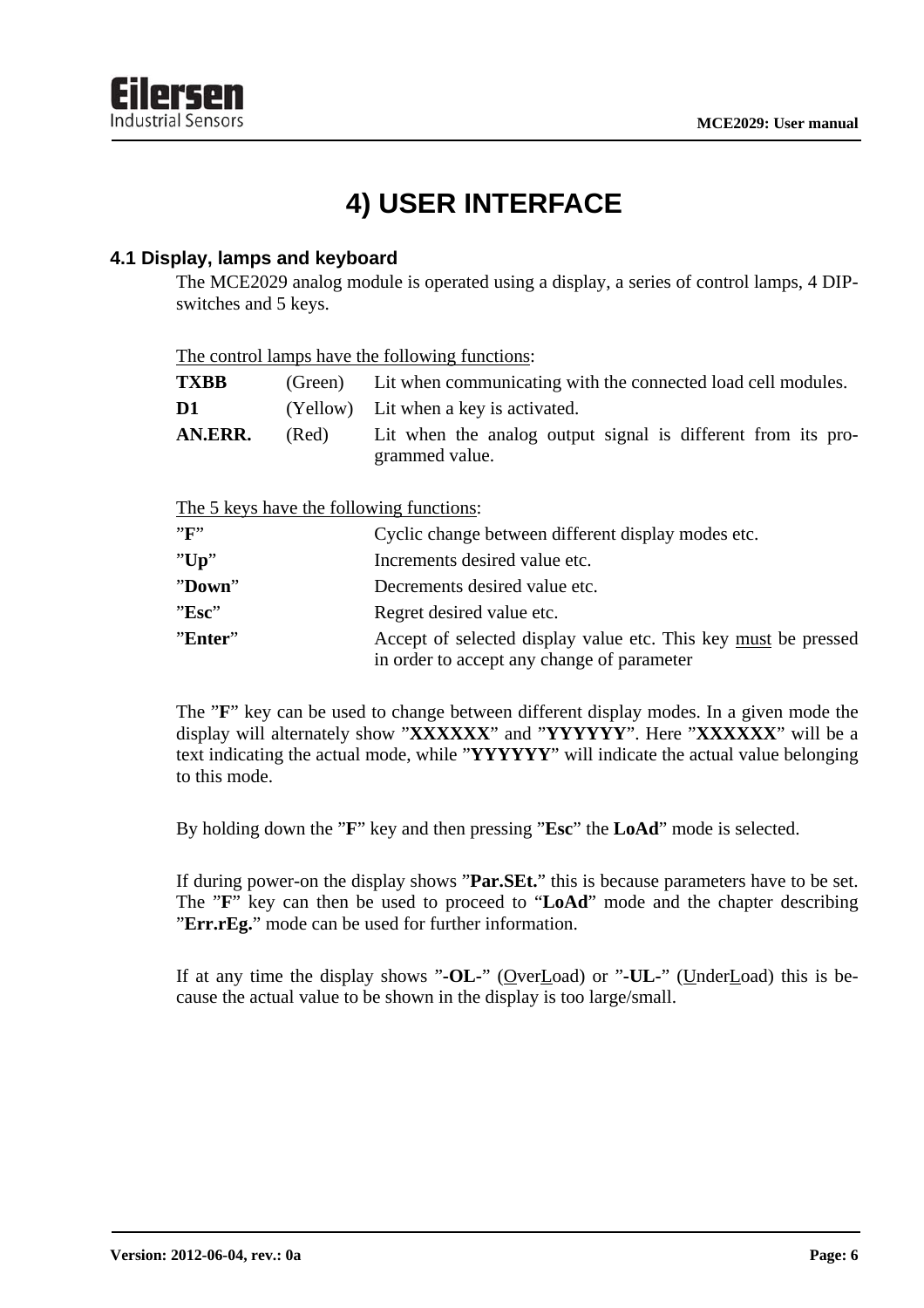#### **4.2 Display modes**

It is possible to select between the following modes:

| <b>MODE</b> | <b>FUNCTION</b>                                                      |
|-------------|----------------------------------------------------------------------|
| "LoAd"      | used during normal operation for display of gross weight.            |
| "OutPut"    | used for display of the actual analog output signal.                 |
| "PASS"      | used during selection of password.                                   |
| "ZEro"      | used during zero of the weight indication.                           |
| "CAL.L."    | used during calibration of the weight indication.                    |
| "CAL."      | used during calibration of the weight indication.                    |
| "CAL.F."    | used to calculate the calibrated weight indication.                  |
| "n.Lc."     | used to indicate number of loadcells.                                |
| "n.Crn."    | used to indicate number of corners (supporting points).              |
| "Int.PEr."  | used to indicate integration period (measurement time).              |
| "Unit"      | used to set desired weighing parameters (unit).                      |
| "dPno"      | used to set desired weighing parameters (decimal point position).    |
| "div"       | used to set desired weighing parameters (division).                  |
| "SP. 1"     | used to control digital output 1.                                    |
| "SP. 2"     | used to control digital output 2.                                    |
| "An S.P."   | used to indicate weight value for full analog output signal.         |
| "An.Err."   | used to set analog output signal used during status code indication. |
| "An.tyPE."  | used to select signal transferred on the analog output.              |
| "rS485"     | used to select signal transferred on the serial RS485 channel.       |
| "dAc.tSt."  | used to test the analog output signal.                               |
| "LC $x$ "   | used to show loadcell status/signal for loadcell x (0-7).            |
| "Err.rEg."  | used to show various error codes.                                    |
|             |                                                                      |

#### **4.2.1 LoAd mode**

This mode is used during normal operation to show the actual gross weight. The weight indication is indicated in gram, kg or ton depending on the selected weighing parameters ("**Unit**" , "**dPno**" and "**div**"). If the MCE2029 analog module detects a situation that results in a status code indication different from 0, the display will show the status code as " xxxx-" instead of the weight indication, and it will output its error value (see "**An.Err.**" mode) on its analog output for the duration of this situation.

#### **4.2.2 OutPut mode**

This mode is used for indication of the actual analog output signal. The analog output signal is shown in mA/V depending on the hardware configuration of the MCE2029 analog module.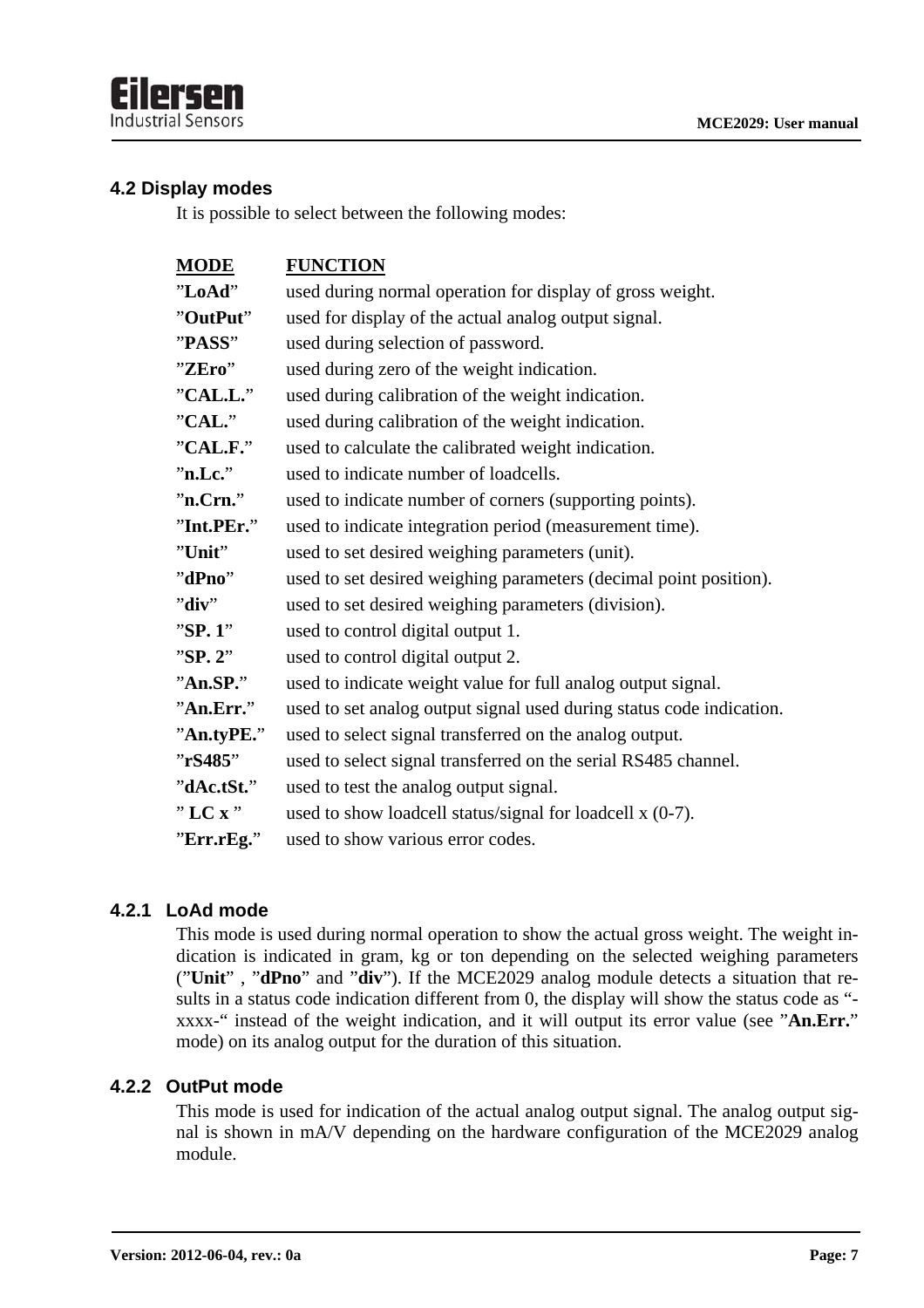#### **4.2.3 PASS mode**

This mode is used to select password. To avoid unintended change of parameters the module is equipped with a password. To change parameters, zero or calibrate the weight indication from the keyboard the user has to set the actual password so that it equals "**1357**". Hereafter the "**Enter**" key is pressed to accept the value.

**Remember** to clear the password in the same fashion when done.

#### **4.2.4 ZEro mode**

This mode is used during zero of the weight indication (gross weight). The zero should only be done with an empty and clean weighing platform. The display shows the actual weight as in "**LoAd**" mode. The weight indication is indicated in gram, kg or ton depending on the selected weighing parameters ("**Unit**" , "**dPno**" and "**div**"). If the MCE2029 analog module detects a situation that results in a status code indication different from 0, the display will show the status code as "-xxxx-" instead of the weight indication, and it will output its error value (see "An.Err." mode) on its analog output for the duration of this situation.

The zeroing is performed by pressing "**Enter**", if the correct password has been selected. A zeroed and empty system will cause the analog output signal to go to its minimum value (4mA or 0V). Note that on a MCE2029 analog module running in current configuration, the analog output signal can go below 4mA for negative weight indications.

The zeroing can also be made using the digital input IN1. Zeroing using the digital input IN1 can be performed regardless of password value and the selected display mode.

#### **4.2.5 CAL.L. mode**

This mode is used during calibration of the weight indication. The display shows the desired calibration load to be used during calibration. The calibration load is indicated in gram, kg or ton depending on the selected weighing parameters ("**Unit**" , "**dPno**" and "**div**"). The calibration itself is performed in "**CAL.**" mode.

#### **4.2.6 CAL. mode**

This mode is used during calibration of the weight indication. The display shows the actual gross weight. The weight indication is indicated in gram, kg or ton depending on the selected weighing parameters ("**Unit**" , "**dPno**" and "**div**"). If the MCE2029 analog module detects a situation that results in a status code indication different from 0, the display will show the status code as "-xxxx-" instead of the weight indication, and it will output its error value (see "**An.Err.**" mode) on its analog output for the duration of this situation.

Calibration of the gross weight to match the calibration load entered in "**CAL.L.**" mode is performed by pressing "**Enter**", if the correct password has been selected. The complete calibration procedure for calibration is described later.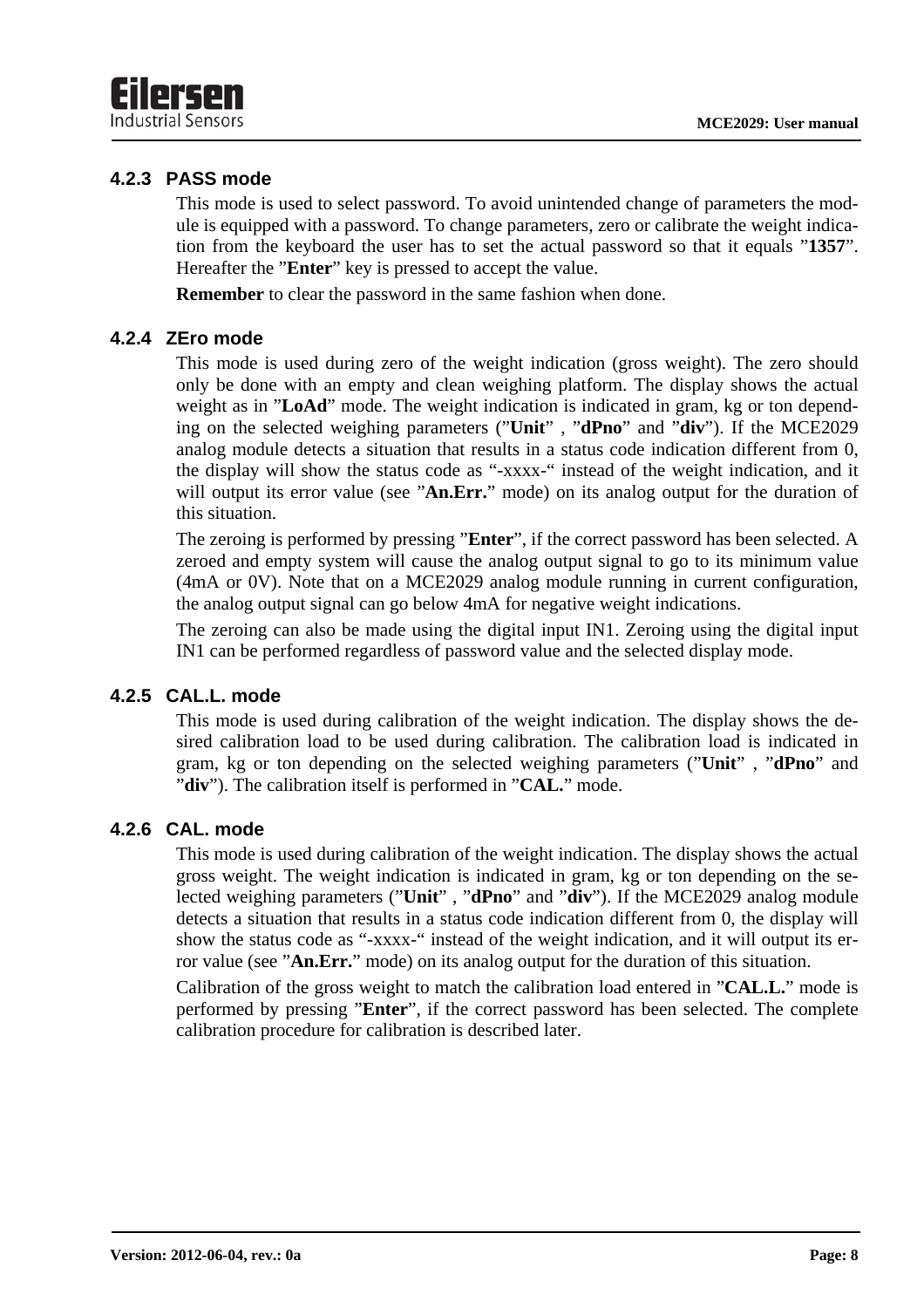#### **4.2.7 CAL.F. mode**

This mode is used during reading/adjustment of the calibration factor. The calibration factor is changed after each performed calibration and should be noted so that it is possible to re-establish the calibration. The calibration factor can be changed directly if the correct password is selected. The calibration factor lays in the interval 104858 to 943718 with 524288 as the standard calibration factor (corresponding to no calibration). By changing the calibration factor within this interval it is possible to change the weight indication with ±80%. The procedure for calibration is described below.

#### **4.2.8 N.Lc. mode**

This mode is used during installation to indicate the number of load cells (1-8) connected to the MCE2029 module. As an example, the "**n.Lc.**" parameter should be 1 in a system consisting of a three legged tank, where only one corner contains a load cell. Note that changing the "**n.Lc.**" parameter will clear the "**SP. 1**" , "**SP. 2**" , "**An.SP.**" and the "**CAL.L.**" parameters. If a change is made to this parameter, it may be necessary to turn the power off and on for the change to take effect.

#### **4.2.9 N.Crn. mode**

This mode is used during installation to indicate the number of corners (supporting points) (1-8). Note that it is the total number of supporting points including corners supported by load cells. As an example, the "**n.Crn.**" parameter should be 3 in a system consisting of a three legged tank. Note that changing the "**n.Crn.**" parameter will clear the "**SP. 1**" , "**SP. 2**" , "**An.SP.**" and the "**CAL.L.**" parameters.

#### **4.2.10 Int.PEr. mode**

This mode is used during installation to indicate the integration period (40ms, 100ms, 200ms, 400ms, 1000ms, 2000ms or 4000ms). This determines the time over which the load cell(s) are sampled to determine a new weight reading, and thereby how often the analog output signal is updated.

#### **4.2.11 Unit mode**

This mode is used during installation to select the desired unit used when presenting weight indications in the display. The unit can be set to gram, kg or ton. Note that changing the "**Unit**" parameter will clear the "**SP. 1**" , "**SP. 2**" , "**An.SP.**" and the "**CAL.L.**" parameters.

#### **4.2.12 dPno mode**

This mode is used during installation to select the desired decimal point position used when presenting weight indications in the display. The decimal point position specifies the number of digits following the decimal point, and it can be selected from a range of predefined values. Note that changing the "**dPno**" parameter will clear the "**SP. 1**" , "**SP. 2**" , "**An.SP.**" and the "**CAL.L.**" parameters.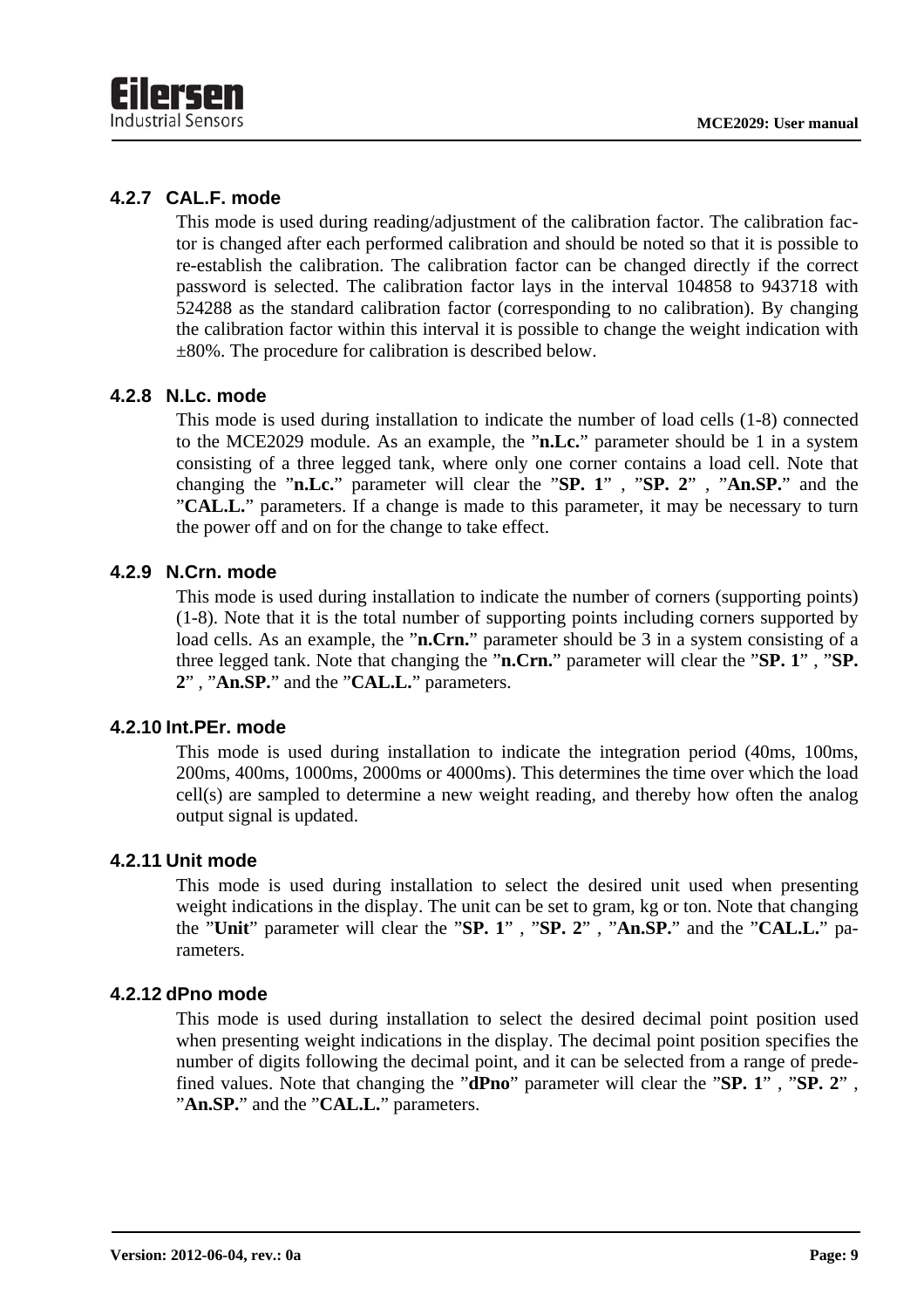#### **4.2.13 div mode**

This mode is used during installation to select the desired resolution used when presenting weight indications in the display. The resolution (or division) can be selected from a range of predefined values. Note that changing the "**div**" parameter will clear the "**SP. 1**" , "**SP. 2**" , "**An.SP.**" and the "**CAL.L.**" parameters.

#### **4.2.14 SP. 1 and SP. 2 mode**

This mode is used to set the two set points (SP1 and SP2) that are used for controlling the two level alarms implemented on digital outputs **OUT1** and **OUT2** as described later. The set points are indicated in gram, kg or ton depending on the selected weighing parameters ("**Unit**" , "**dPno**" and "**div**").

#### **4.2.15 An.SP. mode**

This mode is used during installation to indicate the weight value that should result in maximum analog output signal (20mA or 10V). The analog set point that results in maximum analog output signal is indicated in gram, kg or ton depending on the selected weighing parameters ("**Unit**" , "**dPno**" and "**div**").

#### **4.2.16 An.Err. mode**

This mode is used during installation to indicate the analog value (0-20mA or 0-10V) that is transferred on the analog output when status indication is different from 0.

#### **4.2.17 An.tyPE. mode**

This mode is used during installation (or error finding) to indicate what signal type is used to determine the signal on the analog output. "**LoAd**" can be selected causing the analog output signal to follow the gross weight indication in "**LoAd**" mode. Alternately "**Lc 0**" - "**Lc 7**" can be selected causing the analog output signal to follow one of the loadcell signals in "**LC x**" mode. During normal circumstances the parameter should be set to "**LoAd**".

#### **4.2.18 rS485 mode**

This mode is used during installation (or error finding) to indicate what signal is transferred on the serial RS485 communication channel. "**LoAd**" can be selected causing the gross weight indication in "**LoAd**" mode to be transferred. Alternately "**Lc 0**" - "**Lc 7**" can be selected causing one of the loadcell signals in "**LC x**" mode to be transferred. During normal circumstances the parameter should be set to "**LoAd**".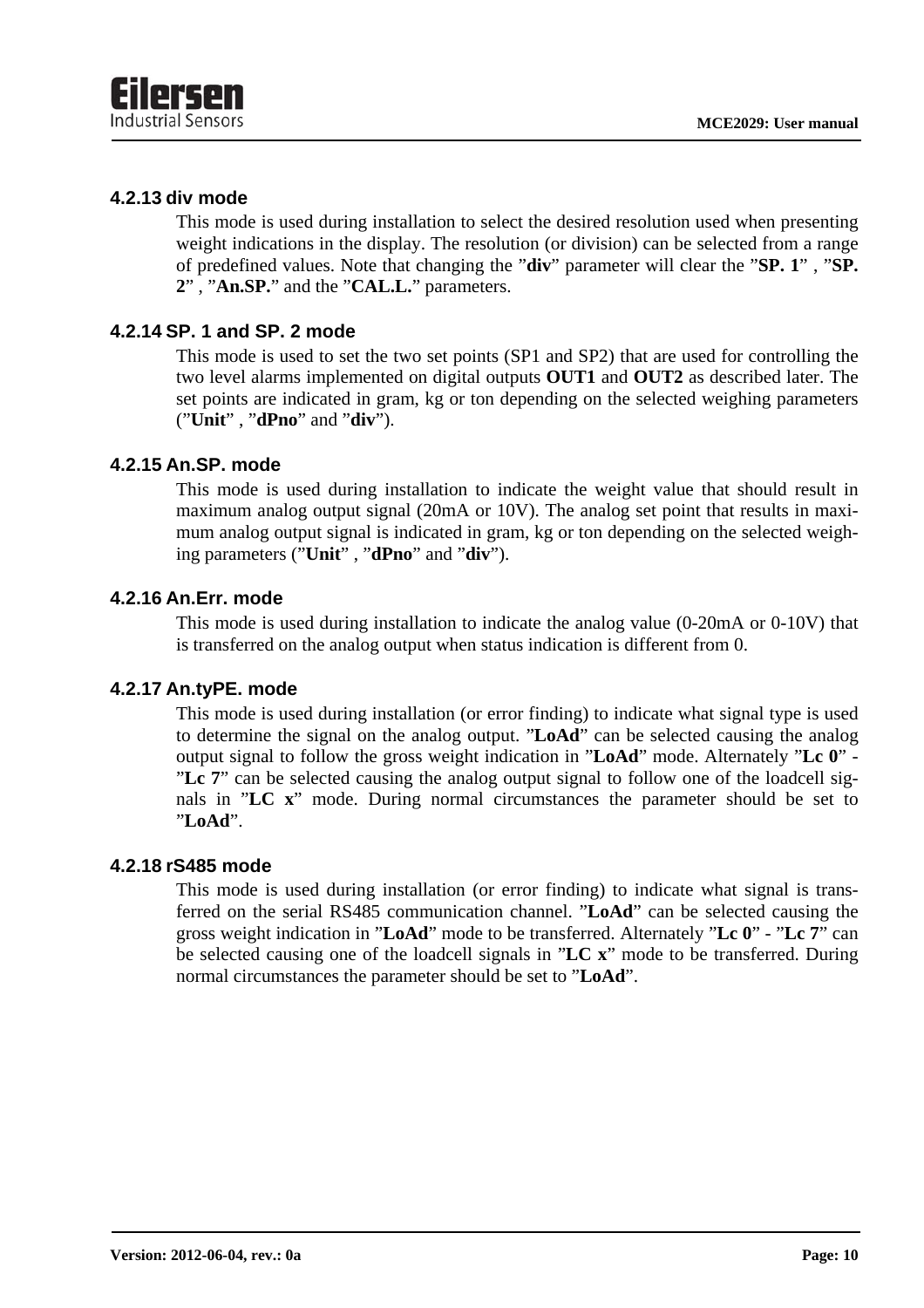

#### **4.2.19 dAc.tSt. mode**

This mode can be used to test the analog output signal. Once the "**dAc.tSt.**" mode is entered the display will show "**OFF**" indicating that the analog test mode is disabled. To enable the analog test mode the "**Enter**" key must be pressed.

When the analog test mode is enabled, the display will show an analog test value that is sent out on the analog output. **NOTE** that this value overrides the normal analog output signal (based on the actual gross weight) for as long as the analog test mode is enabled. When the analog test mode is enabled, it is possible to change the analog test value by using the "**Up**" or "**Down**" key. Thus it is possible to set different values from 0mA (or 0V) to 20mA (or 10V) in increments of 1mA (or 0.5V).

The analog test mode is disabled by pressing the "**Esc**" key when still in "**dAc.tSt.**" mode. The analog test mode is also automatically disabled once the "**dAc.tSt.**" mode is left by pressing the "**F**" key. Once the analog test mode is disabled, the analog output signal will be controlled by the actual gross weight once again.

#### **4.2.20 LC x mode**

This mode is used to show the status or signal from load cell x. Thus it is possible to read the status/signal of all connected load cells. If no error is present on the selected load cell, the display will show the weight indication measured on that load cell. The weight indication is indicated in gram, kg or ton depending on the selected weighing parameters ("**Unit**" , "**dPno**" and "**div**"). If the MCE2029 analog module detects a situation that results in a status code indication different from 0 for the selected load cell, the display will show the status code as "-xxxx-" instead of the weight indication.

#### **4.2.21 Err.rEg. mode**

If the MCE2029 analog module detects an error a corresponding error code can be read in this mode. If present these errors are normally detected upon power up, causing the MCE2029 analog module to produce a "**PAr.SEt.**" message. In this situation, pressing the "**F**" key will cause the module to enter "**LoAd**" mode without clearing the error. The error can then be examined in the "**Err.rEg.**" mode for further information.

Please refer to the table describing the error codes for the cause and a possible solution.

Please note that these errors differ from the status codes that can be shown in the "**LoAd**" , "**ZEro**" and "**CAL.**" modes. Also these error codes will **NOT** result in a error signal (see "**An.Err.**" mode) on the analog output.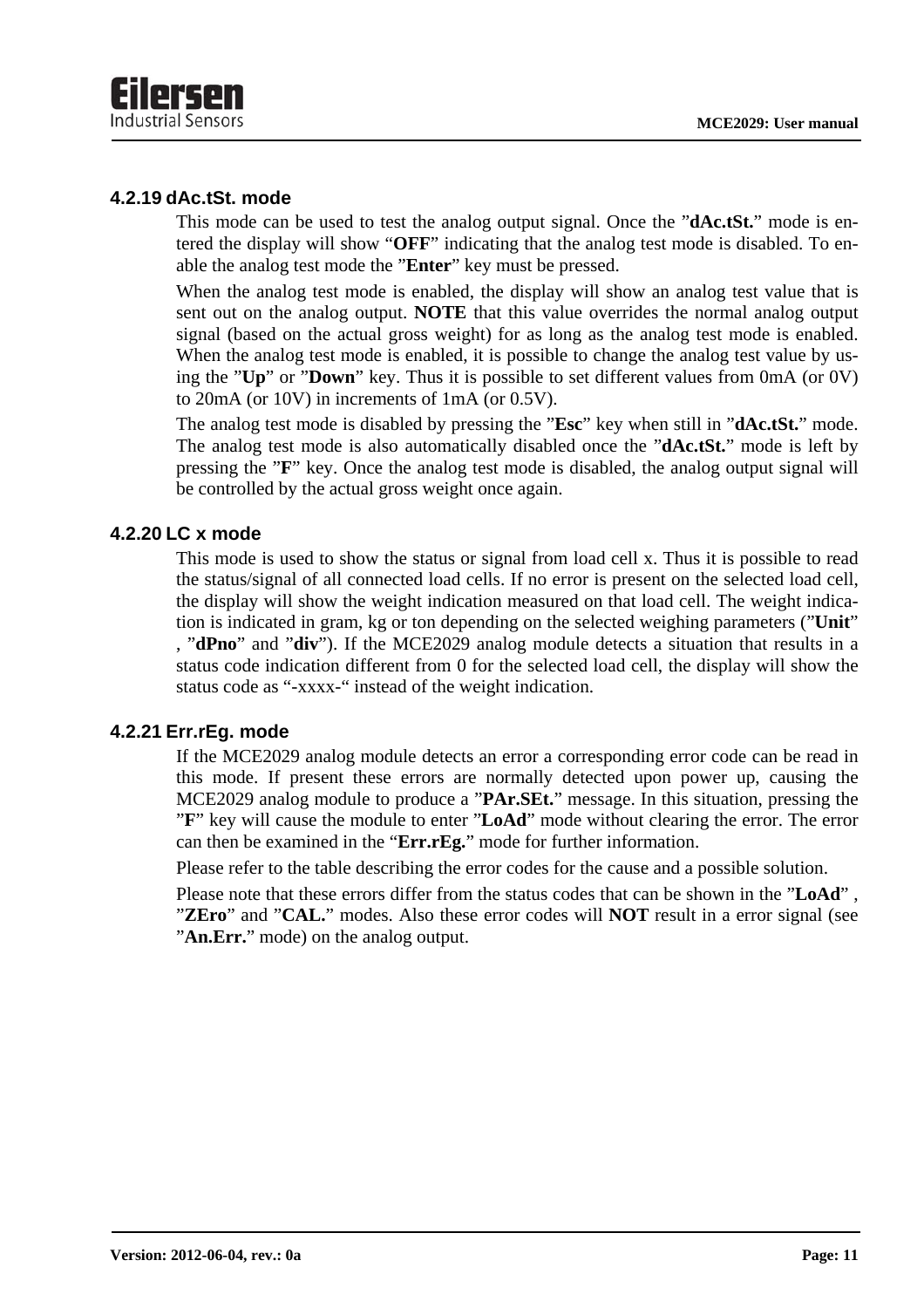

#### **4.3 Level alarms**

The 2 digital outputs on the MCE2029 analog module can be used as level alarms. Set points for the two alarms are set using the "**SP. 1**" or "**SP. 2**" modes. The following applies to the two level alarms:

Level alarm 1:

- The alarm is implemented on the **OUT1** output.
- The level of activation is selected in the "**SP. 1**" mode.
- The alarm is active **BELOW** SP1.
- The alarm is active if the status code differs from 0.

#### Level alarm 2:

- The alarm is implemented on the **OUT2** output.
- The level of activation is selected in the "**SP. 2**" mode.
- The alarm is active **ABOVE** SP2.
- The alarm is active if the status code differs from 0.

#### **4.4 Filtering**

By use of DIP-switches it is possible to include one of 3 different FIR filters, which will be used to filter the weight signal. Thus it is possible, to send the unfiltered gross weight achieved over each integration period (Tavg) through one of the following FIR filters, before the result is displayed and send to the analog output:

| <b>SW2.4</b> | <b>SW2.3</b> | <u>No.</u> | <b>Taps</b> |                          | Frequency     |                           |                           |                |                       | <b>Damping</b> |         |
|--------------|--------------|------------|-------------|--------------------------|---------------|---------------------------|---------------------------|----------------|-----------------------|----------------|---------|
|              |              |            |             | Tavg<br>40 <sub>ms</sub> | Tavg<br>100ms | Tavg<br>200 <sub>ms</sub> | Tavg<br>400 <sub>ms</sub> | Tavg<br>1000ms | Tavg<br><b>2000ms</b> | Tavg<br>4000ms |         |
| <b>OFF</b>   | OFF          | $\theta$   |             |                          |               | -                         |                           |                |                       |                |         |
| ÓN           | OFF          |            |             | $6.0$ Hz                 | 2.4 Hz        | $.2$ Hz                   | $0.6$ Hz                  | $0.24$ Hz      | $0.12$ Hz             | $0.06$ Hz      | $-80dB$ |
| <b>OFF</b>   | ΟN           | ◠          | n.          | $3.0$ Hz                 | $1.2$ Hz      | $0.6$ Hz                  | $0.3$ Hz                  | $0.12$ Hz      | $0.06$ Hz             | $0.03$ Hz      | $-80dB$ |
| ON           | ON           | ⌒          | 85          | $0.75$ Hz                | $0.3$ Hz      | $0.15\text{Hz}$           | $0.075$ Hz                | $0.03$ Hz      | $0.015$ Hz            | $0.0075$ Hz    | $-80dB$ |

**NOTE:** With both switches OFF, no filtering is performed.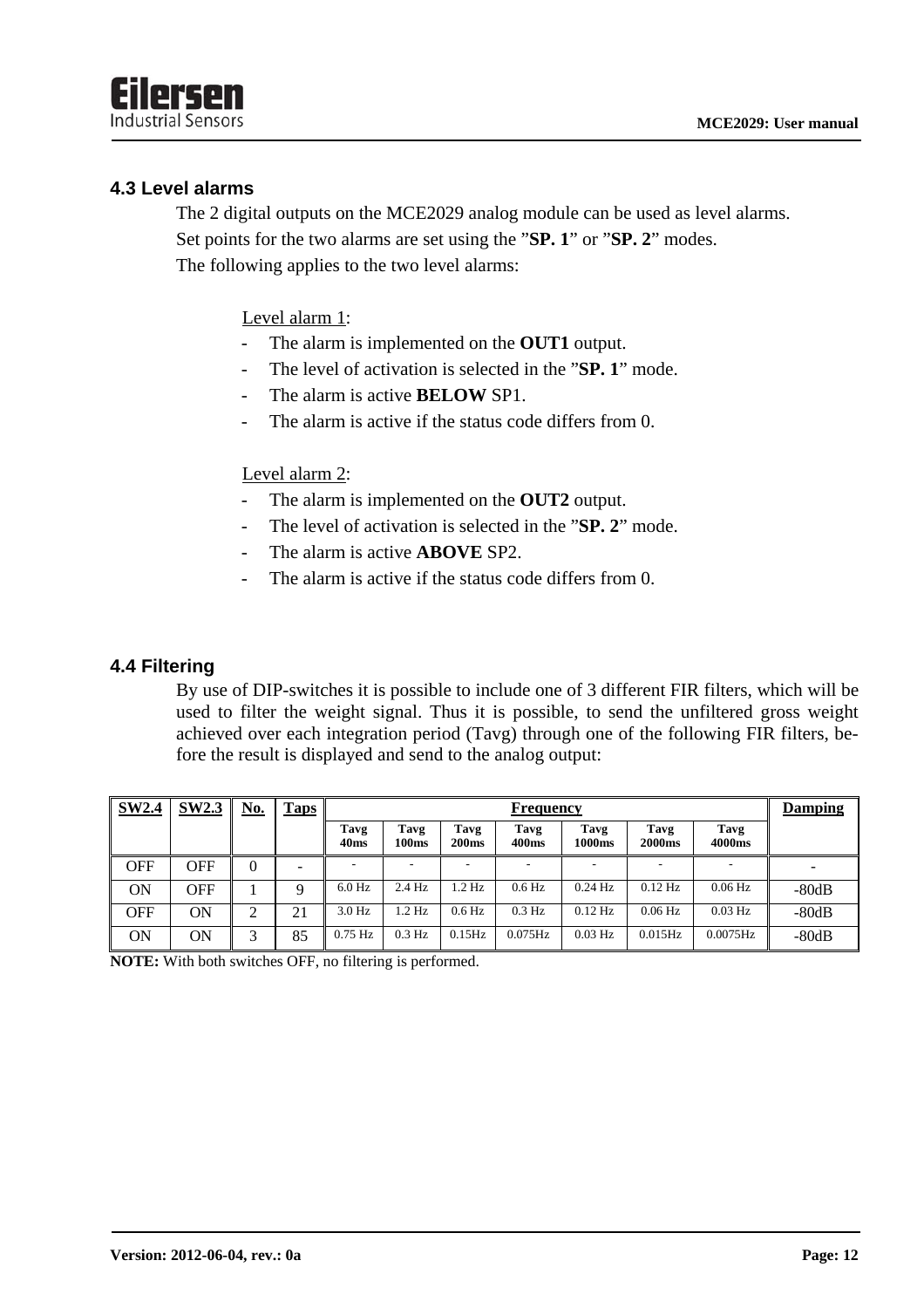#### **4.5 RS485 serial communication**

The MCE2029 analog module communicates on its RS485 communication channel using the following serial parameters:

> Baudrate: 9600 bps Data bits: 8 Parity: None Stop bits: 1

The MCE2029 analog module transmits status and measured weight every measurement period on its RS485 channel (9 pole sub-D connector) based on what has been selected in "**rS485**" mode.

If "**LoAd**" is selected the contents of the transmitted telegram is:

#### **<Status> , <Load> <LF> <CR>**

If "**Lc 0**" - "**Lc 7**" is selected the contents of the transmitted telegram is:

**<LcStatus[x]> , <LcSignal[x]> <LF> <CR>** 

where:

- $\langle$ LF $>$  is a line feed character.
- $\langle$ CR $>$  is a carriage return character.
- <Status> is the status code as shown in the "**LoAd**" menu. This is a 4 character long hex number and should be 0000 during normal error free operation.
- <Load> is the gross weight as shown in the "**LoAd**" menu. This is a 6 character long value. Note that this field will be 7 characters long if a decimal point is used.
- $\langle$ LcStatus[x] $>$  is the status code as shown in the "LC x" menu. This is a 4 character long hex number and should be 0000 during normal error free operation.
- $\langle$ LcSignal[x] $>$  is the loadcell signal as shown in the "LC x" menu. This is a 6 character long value. Note that this field will be 7 characters long if a decimal point is used.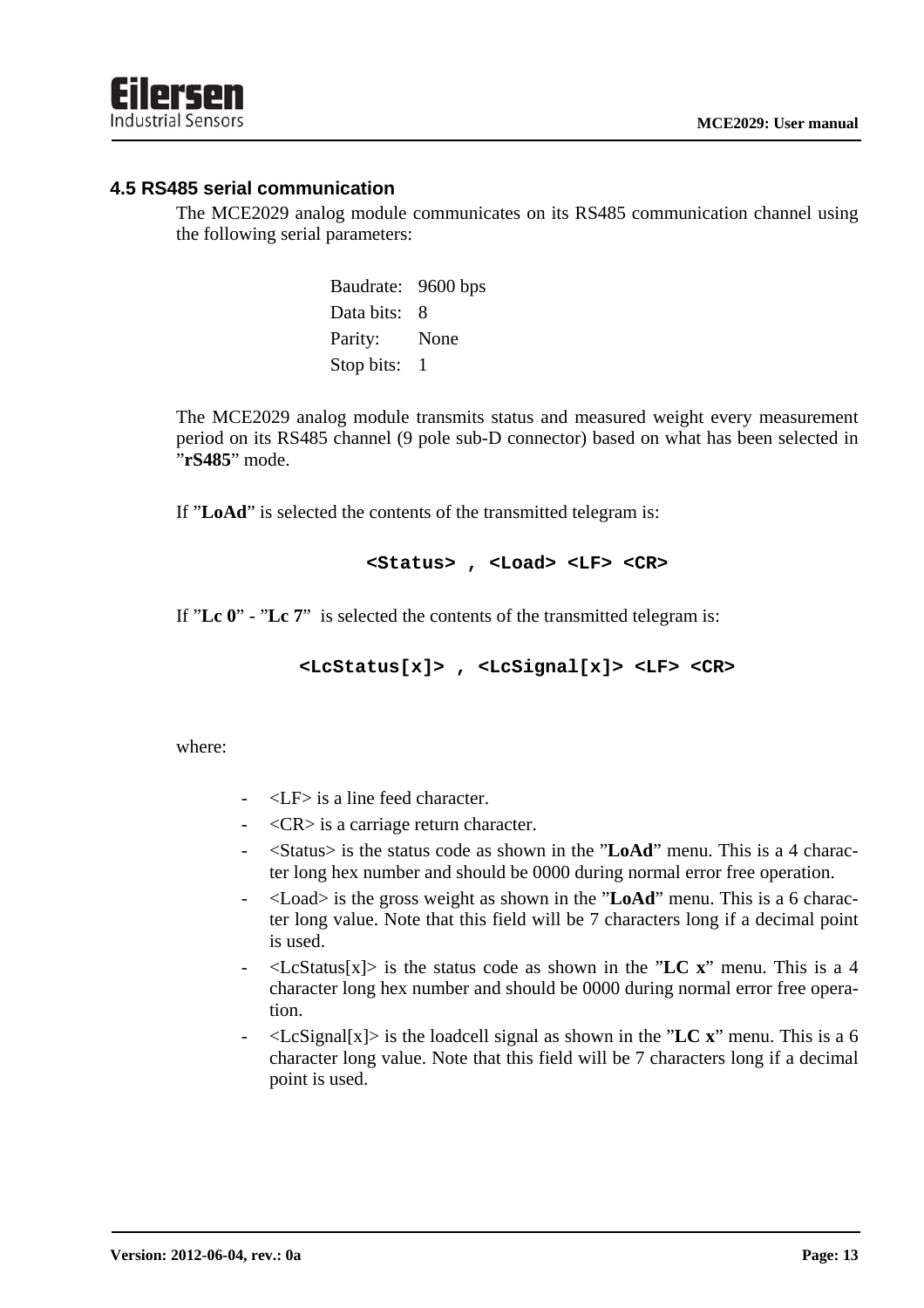

# **5) STATUS CODES**

Status codes can be shown as a 4 digit hex number ("-xxxx-") instead of the actual gross weight in "**LoAd**" , "**ZEro**" and "**CAL.**" modes. If more than one of the status conditions listed below is present, the status codes are OR'ed together.

| <b>CODE</b> | <b>CAUSE</b>                                                                                                                                                                                                                                      |
|-------------|---------------------------------------------------------------------------------------------------------------------------------------------------------------------------------------------------------------------------------------------------|
| (Hex)       |                                                                                                                                                                                                                                                   |
| 0001        | <b>Invalid/missing 'sample' ID</b>                                                                                                                                                                                                                |
|             | Bad connection between MCE2029 analog module and load cell module.                                                                                                                                                                                |
| 0002        | <b>Load cell timeout</b>                                                                                                                                                                                                                          |
|             | Bad connection between load cell and load cell module.                                                                                                                                                                                            |
| 0004        | Load cell not synchronized                                                                                                                                                                                                                        |
|             | Bad connection between load cell and load cell module.                                                                                                                                                                                            |
| 0008        | Hardware synchronization error                                                                                                                                                                                                                    |
|             | Cable between load cell modules shorted or disconnected.                                                                                                                                                                                          |
| 0010        | <b>Power failure</b>                                                                                                                                                                                                                              |
|             | Supply voltage to load cells is to low.                                                                                                                                                                                                           |
| 0020        | Overflow in weight calculation                                                                                                                                                                                                                    |
|             | Internal error in load cell module.                                                                                                                                                                                                               |
| 0040        | <b>Invalid/missing 'latch' ID</b>                                                                                                                                                                                                                 |
|             | Bad connection between MCE2029 analog module and load cell module.                                                                                                                                                                                |
| 0080        | No answer from load cell module                                                                                                                                                                                                                   |
|             | No data is received from load cell module. This can be caused by the removal of a load cell<br>module, no power to the module or that the connection between load cell module and<br>MCE2029 analog module is broken.                             |
| 0100        | Reserved for future use                                                                                                                                                                                                                           |
| 0200        | Reserved for future use                                                                                                                                                                                                                           |
| 0400        | Reserved for future use                                                                                                                                                                                                                           |
| 0800        | No load cell modules answer                                                                                                                                                                                                                       |
|             | Bad connection between MCE2029 analog module and load cell module. Not all telegrams<br>from MCE2029 analog module are received in load cell module.                                                                                              |
| 1000        | Reserved for future use                                                                                                                                                                                                                           |
| 2000        | Reserved for future use                                                                                                                                                                                                                           |
| 4000        | Reserved for future use                                                                                                                                                                                                                           |
| 8000        | Wrong number of load cells                                                                                                                                                                                                                        |
|             | The expected number of load cells found during power-on does not match the number indi-<br>cated by the "n.Lc." parameter. If the "n.Lc." parameter setting is correct, it must be exam-<br>ined that all load cell module addresses are correct. |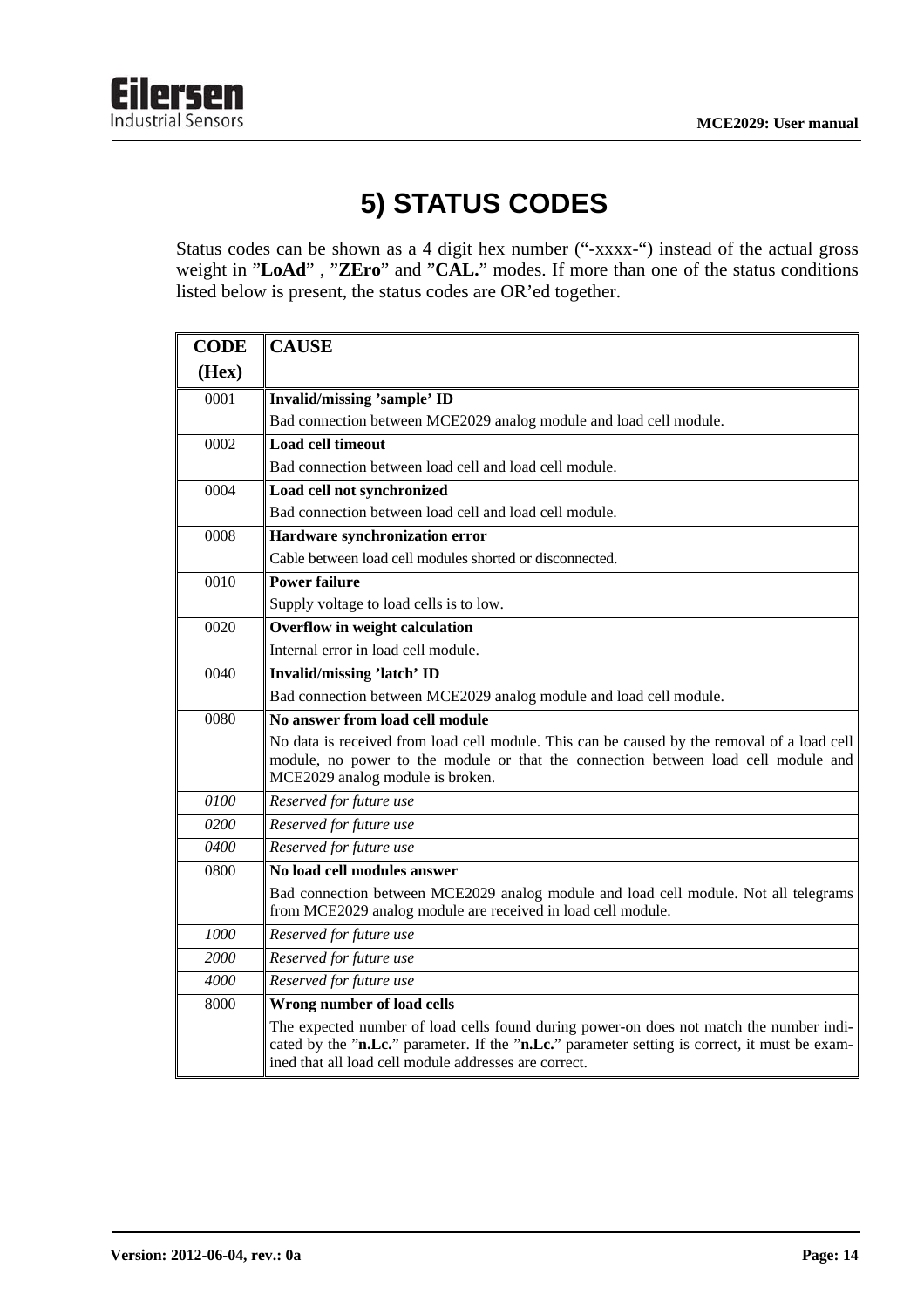

# **6) ERROR CODES**

Error codes can be shown as a 4 digit hex number (" xxxx ") in the "**Err.rEg.**" mode. Please note that these error codes are different from the status codes that can be shown in "**LoAd**" , "**ZEro**" and "**CAL.**" modes. If more than one of the error conditions listed below is present, the error codes are OR'ed together.

| <b>CODE</b> | <b>CAUSE/SOLUTION</b>                                                                                                                                                                                                                                                                                                                                                                      |
|-------------|--------------------------------------------------------------------------------------------------------------------------------------------------------------------------------------------------------------------------------------------------------------------------------------------------------------------------------------------------------------------------------------------|
| (Hex)       |                                                                                                                                                                                                                                                                                                                                                                                            |
| 0001        | Reserved for future use                                                                                                                                                                                                                                                                                                                                                                    |
| 0002        | <b>Invalid calibration factor</b>                                                                                                                                                                                                                                                                                                                                                          |
|             | The calibration factor was out of range during power-up, or the scale is not cali-<br>brated yet. Perform a calibration, or manually enter a new calibration factor dif-<br>ferent from the current, to achieve a valid calibration. Power the system off and<br>back on to verify the problem has been solved.                                                                            |
| 0004        | <b>Invalid zero</b>                                                                                                                                                                                                                                                                                                                                                                        |
|             | The zero was invalid during power-up, or the scale has not been zeroed yet.<br>Perform a zero to achieve a valid zero. Power the system off and back on to<br>verify the problem has been solved.                                                                                                                                                                                          |
| 0008        | Reserved for future use                                                                                                                                                                                                                                                                                                                                                                    |
| 0010        | Invalid weighing range parameter(s)                                                                                                                                                                                                                                                                                                                                                        |
|             | One or more weighing range parameters ("Unit", "dPno" and "div") were<br>invalid or haven't been selected yet. Change all weighing range parameters to<br>a new value different from their current value. Then change all weighing<br>range parameters to their desired value. Power the system off and back on to<br>verify the problem has been solved.                                  |
| 0020        | Invalid configuration parameter(s)                                                                                                                                                                                                                                                                                                                                                         |
|             | One or more configuration parameters ("n.Lc.", "n.Crn.", "Int.PEr.", "SP.<br>1", "SP. 2" and "An.SP.") were invalid or haven't been selected yet. Change<br>all configuration parameters to a new value different from their current value.<br>Then change all configuration parameters to their desired value. Power the<br>system off and back on to verify the problem has been solved. |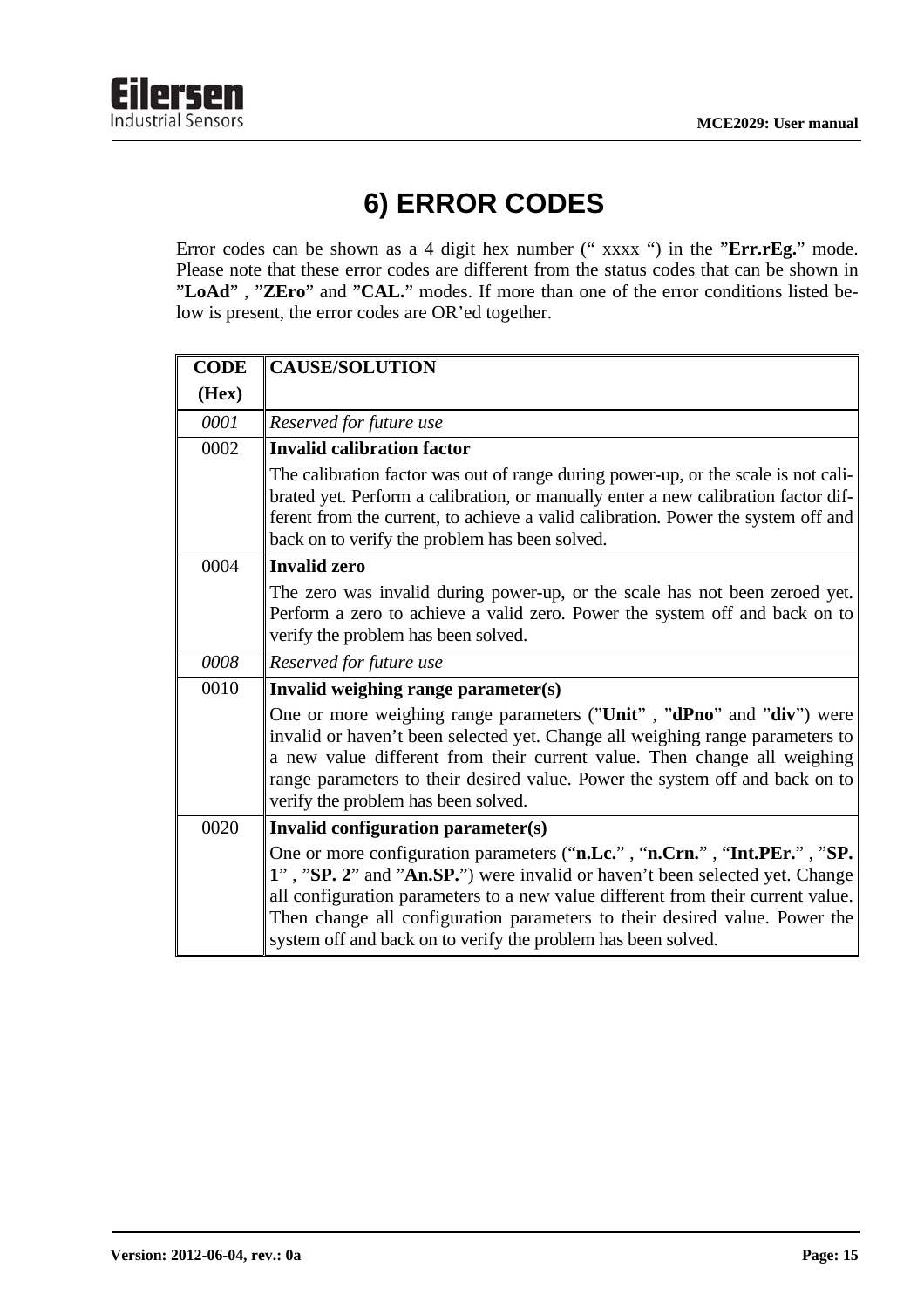

# **7) TROUBLE SHOOTING**

#### **7.1 Status code indication**

If the MCE2029 analog module detects a situation that results in a status code indication different from 0, the MCE2029 analog module will output its error value (see "**An.Err.**" mode) on its analog output, and the level alarms will both be active, no matter what the current load is. As described earlier the actual status code will then be shown instead of the actual gross weight in the "**LoAd**" , "**ZEro**" and "**CAL.**" modes. It will then be possible to use the "**LC x**" modes to try and locate the error.

#### **7.2 Error code indication**

If the MCE2029 analog module detects an error a corresponding error code can be read in the "**Err.rEg.**" mode as described earlier.

If present these errors are normally detected upon power up, causing the MCE2029 analog module to produce a "**PAr.SEt.**" message. In this situation, pressing the "**F**" key will cause the module to enter "**LoAd**" mode without clearing the error. The error can then be examined in the "**Err.rEg.**" mode for further information.

Please refer to the table describing the error codes for the cause and a possible solution.

Please note that these errors differ from the status codes that can be shown in the "**LoAd**" , "**ZEro**" and "**CAL.**" modes. Also these error codes will **NOT** result in a error signal (see "**An.Err.**" mode) on the analog output.

#### **7.3 Analog output error**

If the build-in DA-converter detects that the analog output signal is different from its programmed value, the "**AN.ERR.**" light emitting diode will be lit. This will for example be the case if the current-loop is broken in a system where the module is in its current configuration.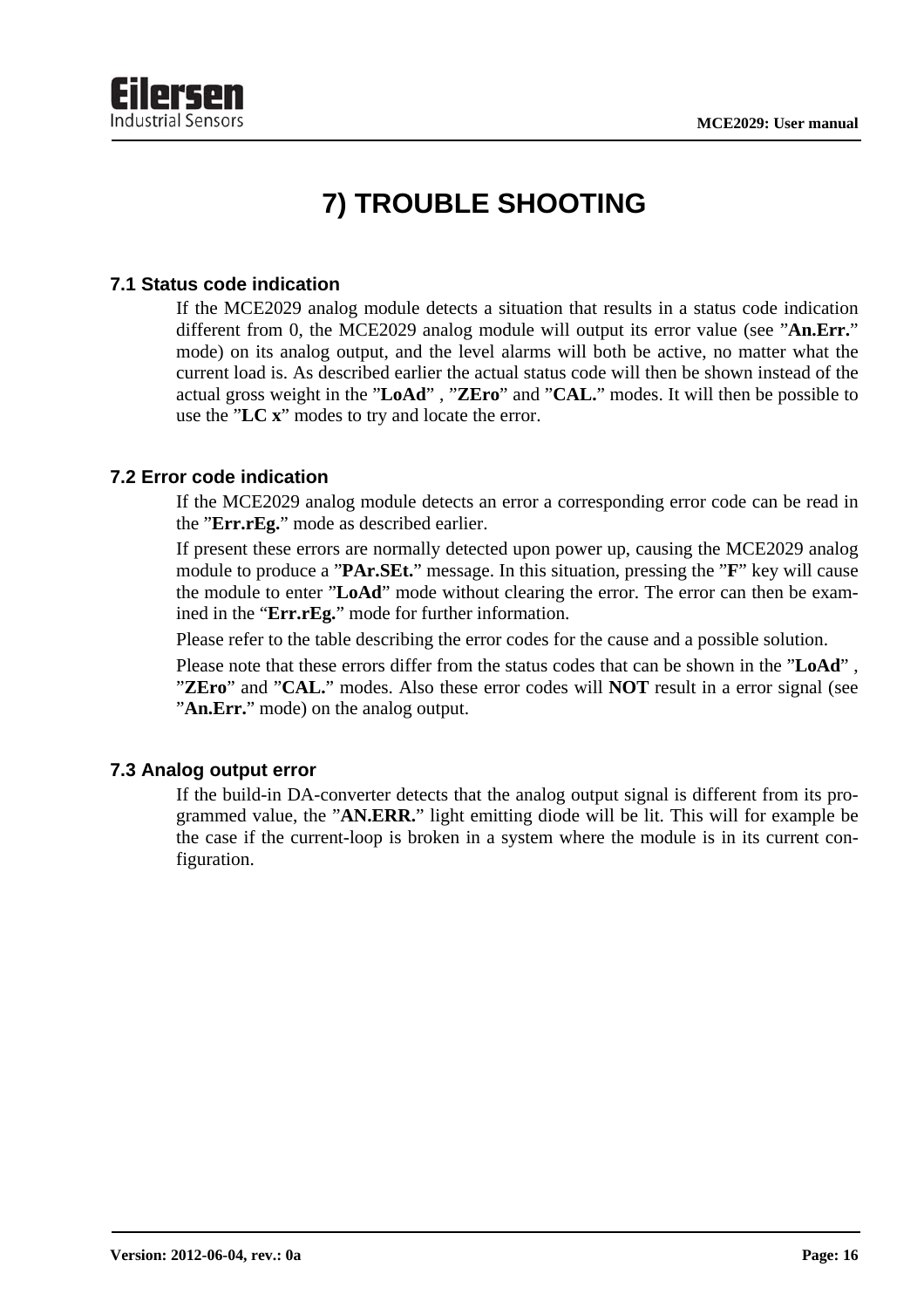

### **8) INSTALLATION OF SYSTEM**

#### **8.1 Checklist during installation**

During installation of the system the following should be checked/performed:

- 1) The load cells are mounted mechanically and connected to the MCE2029 analog module using their corresponding load cell interface module. The load cell addresses are set using the DIP-switches on the load cell interface modules, so that they forth running from address 0 (0-7).
- 2) Check that the RS485 channel, the digital I/O and the analog connections of the MCE2029 analog module are made as described in the hardware description.
- 3) Select the desired filter using the DIP switches (Sw2.3-Sw2.4). Power is applied.
- 4) Verify that the green TXBB LED on the MCE2029 analog module is lit and that the TXBB LED's on the load cell interface modules are also lit (can flash slightly). Also verify that other LED's on the load cell module behave as expected.
- 5) Verify that no "**PAr.SEt.**" message is produced at power-up. Upon power-up the MCE2029 analog module will automatically produce this message if errors are detected, or enter the "**LoAd**" mode if no errors are detected. Refer to the chapter describing error codes on how to solve/remove errors.
- 6) Verify that the red AN.ERR LED on the MCE2029 analog module is OFF.
- 7) Select "**PASS**" mode (using the "**F**" key), set the password to 1357 (using the arrow keys) and accept the value (using the "**Enter**" key).
- 8) Select "**n.Lc.**" mode and set the number of load cells connected to the MCE2029 module. If a change is made to this parameter, it may be necessary to turn the power off and on. Remember to set the password to 1357 once again, if power is turned off and on, and further settings have to be made.
- 9) Select "**n.Crn.**" mode and set the number of corners (supporting points).
- 10) Select "**Int.PEr.**" mode and set the desired integration period (40ms, 100ms, 200ms, 400ms, 1000ms, 2000ms or 4000ms).
- 11) Verify that the MCE2029 analog module has found the correct number of load cells and that no status codes (load cell errors) are indicated. The "**Lc X**" modes may be used to locate the origin of any errors present.
- 12) Select proper weighing range parameters using the "**Unit**" (unit), "**dPno**" (decimal point position) and "**div**" (division) modes. The weighing range parameters should match/reflect the actual weighing system and its capacity.
- 13) If the two level alarms implemented on digital outputs OUT1 and OUT2 are to be used set their controlling setpoints using the "**SP. 1**" and "**SP. 2**" modes.
- 14) Select "**An.SP.**" mode and set the load corresponding to 20mA (or 10V).
- 15) Select "**An.Err.**" mode and set value (0-20mA or 0-10V) transferred on the analog output when status code indication is different from 0.
- 16) Select "**An.tyPE.**" mode and check that "**LoAd**" is selected, so "**LoAd**" mode determines the analog signal.
- 17) Select "**rS485**" mode and check that "**LoAd**" is selected, so "**LoAd**" mode determines the signal on the RS485 channel.
- 18) Select "**ZEro**" mode, and with an empty weighing system zero the system by pressing "**Enter**".
- 19) Perform a calibration of the system as described below.
- 20) Select "**OutPut**" mode and verify using an instrument that the physical analog output signal behaves as expected depending on the actual load. If desired the "**dAc.tSt.**" mode can be used in addition to manually generate different analog test signals.

 The system is now installed and a final zero can be made before the password is cleared (set to 0 and press the "**Enter**" key) and the module is set to "**LoAd**" mode.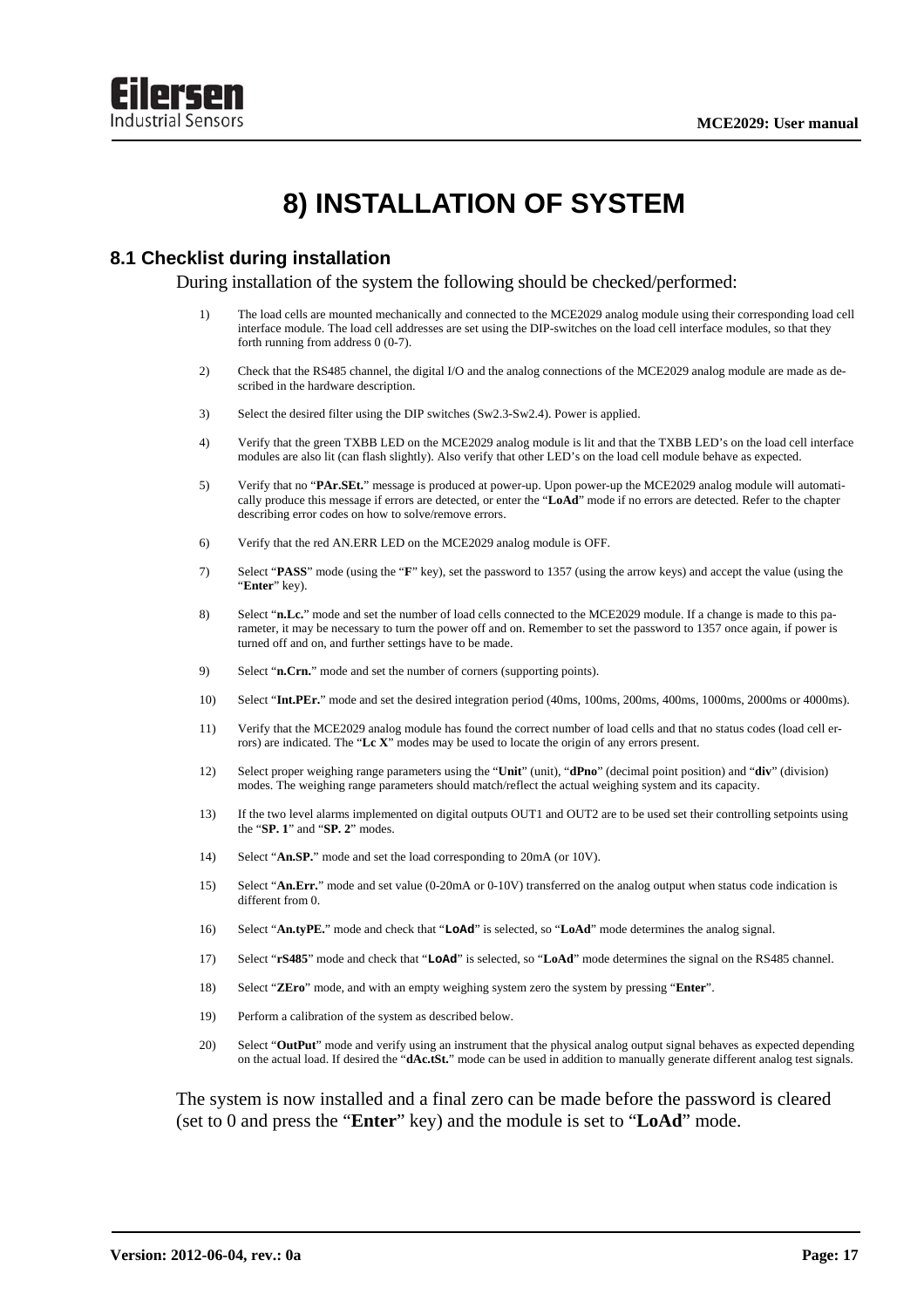#### **8.2 Calibration procedure**

Calibration of the MCE2029 analog module and the connected load cells is made using the following procedure:

- 1) Allow calibration by selecting the correct password (1357) in "**PASS**" mode.
- 2) Check that the weighing arrangement is empty and clean.
- 3) Zero the system using "**ZEro**" mode.
- 4) Check that the weight indication is zero. Zero again if necessary.
- 5) Place the calibration load on the system. The load should be as close to the maximum load as possible. In order to achieve a correct calibration of the system it is recommended, that the used calibration load is at least 50% of the system capacity.
- 6) Select "**CAL.L.**" mode and set the calibration load to match the applied load
- 7) Select "**CAL.**" mode and calibrate the system by pressing the "**Enter**" key. Hereby the calibration factor is changed so that the weight indication matches the actual load. This is verified in "**LoAd**" mode. Note that it is only possible to calibrate within an interval of  $\pm 80\%$ . If this is not enough, the mechanical part of the system should be checked, since this is most likely the cause to the problem.
- 8) Select "**CAL.F.**" mode and note the achieved calibration factor, so that the calibration can be re-established later.
- 9) The system is calibrated and the calibration should be protected by clearing the password (set to 0). Select "**LoAd**" mode and verify that a given load results in a matching weight indication.

The weight indication can also be calibrated directly by changing the calibration factor in "**CAL.F.**" mode. The following relationship between calibrated indication, uncalibrated indication and the calibration factor applies:

 $Weight_{CAL} = [(CALFAC) / 524288] * Weight_{UNCAL}$ 

Note that the standard calibration factor of 524288 results in no calibration.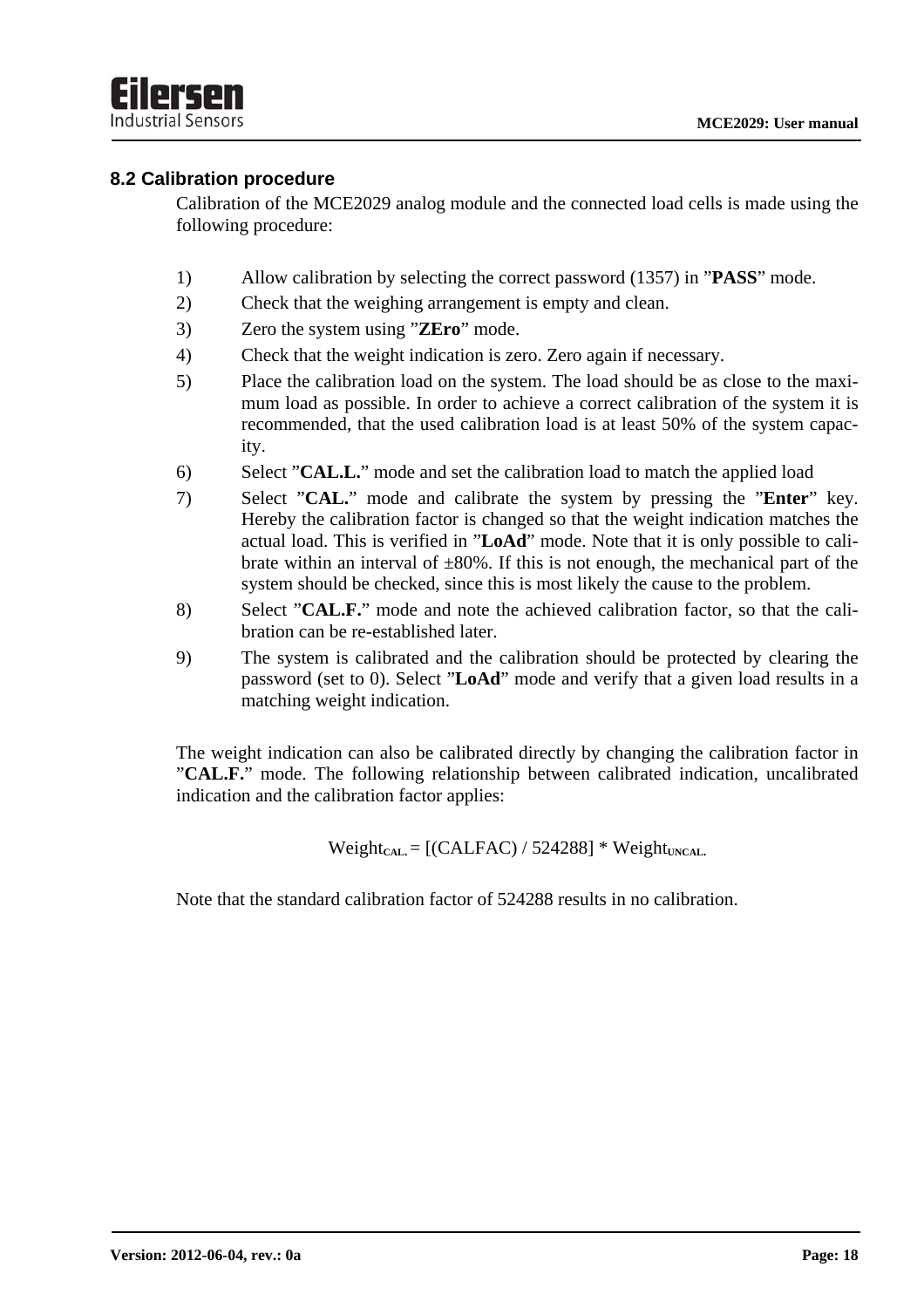

### **9) HARDWARE DESCRIPTION**

#### **9.1 MCE2029 overview**

The following figure is an overview of the MCE2029 analog module:

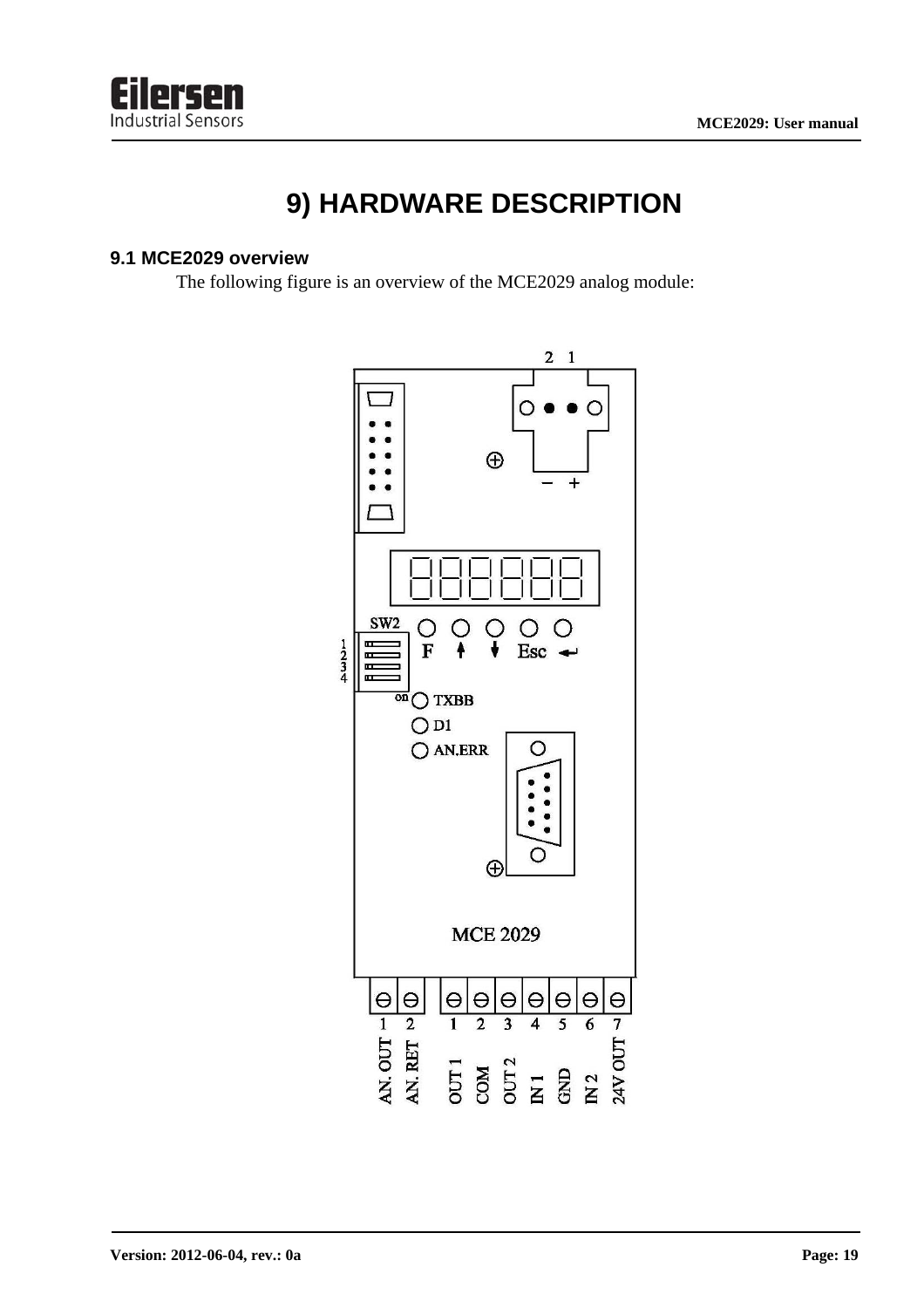#### **9.2 Connection of power and load cells**

The connection of power supply and load cells to the MCE2029 analog module is made as follows.

The 2 pole connector (J6) located **above** the display on the MCE2029 analog module is connected to 24VDC. The 2 pole connector (J6) on the MCE2029 analog module has these connections:

| PIN NO.   PIN DESIGNATION | <b>CONNECTION</b>            |
|---------------------------|------------------------------|
|                           | $+24VDC$ (V <sub>in</sub> )  |
|                           | $0$ VDC (GND <sub>in</sub> ) |

**IMPORTANT:** The used power supply must be stable and free of transients. It may therefore be necessary to use a separate power supply dedicated to the weighing system, and not connected to any other equipment.

The 10 pole connector (J2) located **above** the display on the MCE2029 analog module is connected to the 10 pole connectors on the load cell interface modules (MCE2010) using the supplied ribbon cable with mounted connectors. Through this bus cable the MCE2029 analog module supplies the load cell modules with +24VDC, and data can be transferred from the load cell modules to the MCE2029 analog module. The 10 pole connector (J2) on the MCE2029 analog module has these connections:

| <b>MCE2029 J2 CONNECTOR</b> | <b>FUNCTION</b>   |
|-----------------------------|-------------------|
| $J2.1 - J2.2$               | RS485-B (DATA-)   |
| $J2.3 - J2.4$               | $RS485-A (DATA+)$ |
| $J2.5 - J2.6$               | $0$ VDC (GND)     |
| $J2.7 - J2.8$               | $+24$ VDC         |
| $J2.9 - J2.10$              | $UO line$         |

#### **9.3 DIP-switch settings**

The MCE2029 analog module is equipped with a 4 pole DIP-switch block (SW2). The switches are only read during power-on, and have the following function..

| <b>SWITCH</b>           | <b>FUNCTION</b>                                                       |  |
|-------------------------|-----------------------------------------------------------------------|--|
|                         | $Sw2.1-Sw2.2$ Reserved for future use.                                |  |
| $Sw2.3-Sw2.4$ Filtering |                                                                       |  |
|                         | Used to select the desired filter as described in an earlier chapter. |  |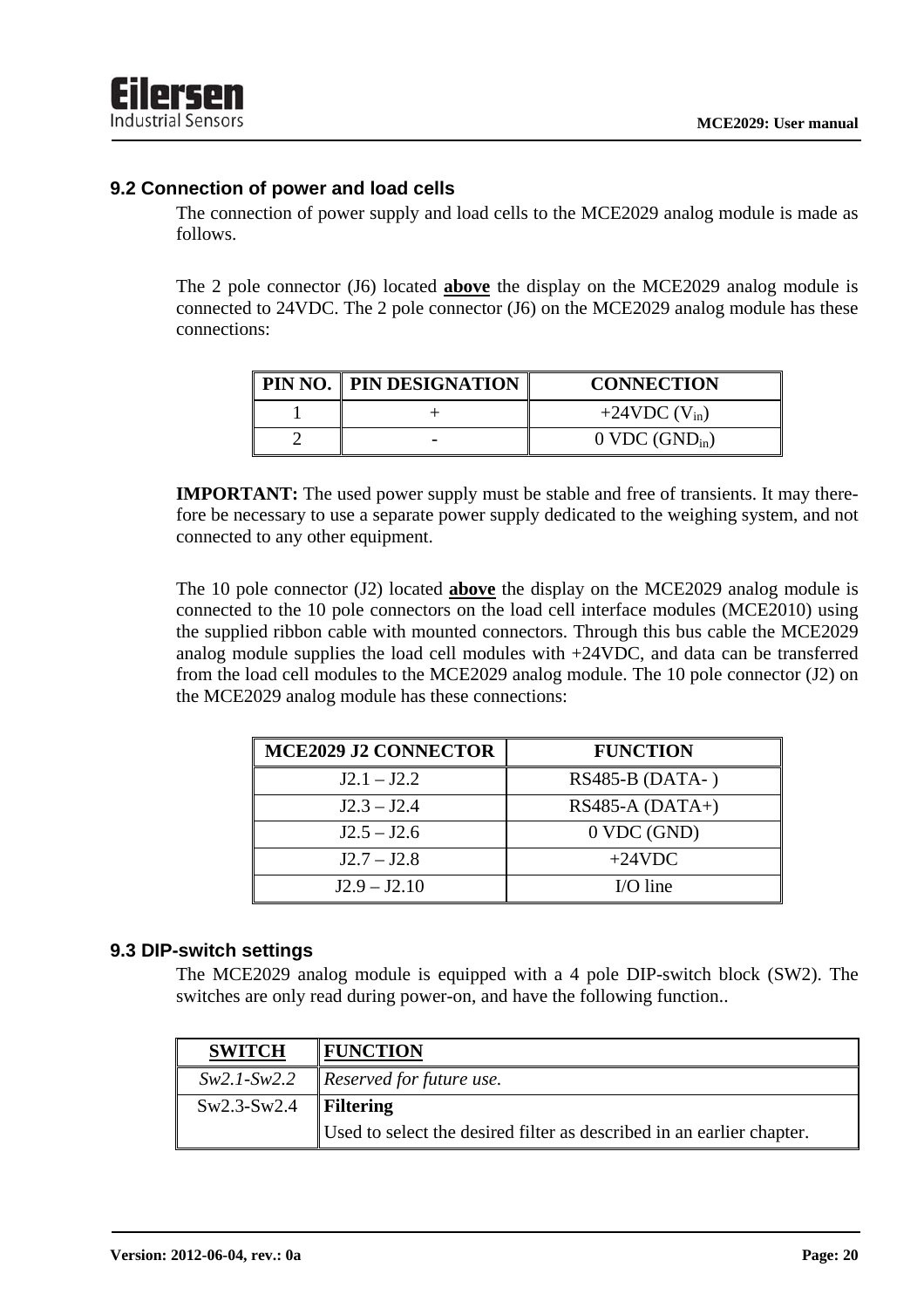#### **9.4 Light Emitting Diodes**

The MCE2029 analog module is equipped with 3 light emitting diodes (LED). These LED's have the following function:

| LED            | <b>FUNCTION</b>                                                                                                            |  |
|----------------|----------------------------------------------------------------------------------------------------------------------------|--|
| <b>TXBB</b>    | <b>Communication with load cells</b>                                                                                       |  |
| (Green)        | MCE2029 analog module is communicating with load cells.                                                                    |  |
| D <sub>1</sub> | <b>Key is pressed</b>                                                                                                      |  |
| (Yellow)       | A key on the keyboard is pressed.                                                                                          |  |
| AN.ERR.        | <b>Analog Error</b>                                                                                                        |  |
| (Red)          | The current on the analog output differs from its programmed value.<br>This may be the case if the current-loop is broken. |  |

#### **9.5 Jumpers**

The MCE2029 analog module is equipped with 8 jumpers. These jumpers are only read at power-on, and they have the following functions:

| <b>JUMPER</b>  | <b>FUNCTION</b>                                                   |  |
|----------------|-------------------------------------------------------------------|--|
| JU1            | Analog output type (mA or Volt)                                   |  |
|                | Jumper OFF : mA output (normal default factory)                   |  |
|                | Jumper ON : Voltage output                                        |  |
| JU6            | Reserved for future use                                           |  |
|                | (normal default factory setting is OFF)                           |  |
| JU7            | Reserved for future use                                           |  |
|                | (normal default factory setting is OFF/UNSOLDERED)                |  |
| JU8            | Reserved for future use                                           |  |
|                | (normal default factory setting is OFF/UNSOLDERED)                |  |
| <b>JU12</b>    | $REF_{IN}-REF_{OUT}$ short                                        |  |
|                | (setting must always be OFF)                                      |  |
| J <sub>4</sub> | Analog output type (mA or Volt)                                   |  |
|                | Jumper on pin 1-2 : mA output (normal default factory)            |  |
|                | Jumper on pin 2-3 : Voltage output                                |  |
| J8             | <b>DAC Range Select 1</b>                                         |  |
|                | Jumper on pin 1-2 : not used                                      |  |
|                | Jumper on pin 2-3 : mA or Voltage output (normal default factory) |  |
| J9             | <b>DAC Range Select 2</b>                                         |  |
|                | Jumper on pin 1-2 : mA output (normal default factory)            |  |
|                | Jumper on pin 2-3 : Voltage output                                |  |

**IMPORTANT:** The placement of these should not be changed without consulting Eilersen Electric A/S. Changing jumper settings subsequently requires a fine adjustment of the hardware calibration of the analog output using the potentiometers P1 (SPAN/GAIN) and P2 (OFFSET/ZERO).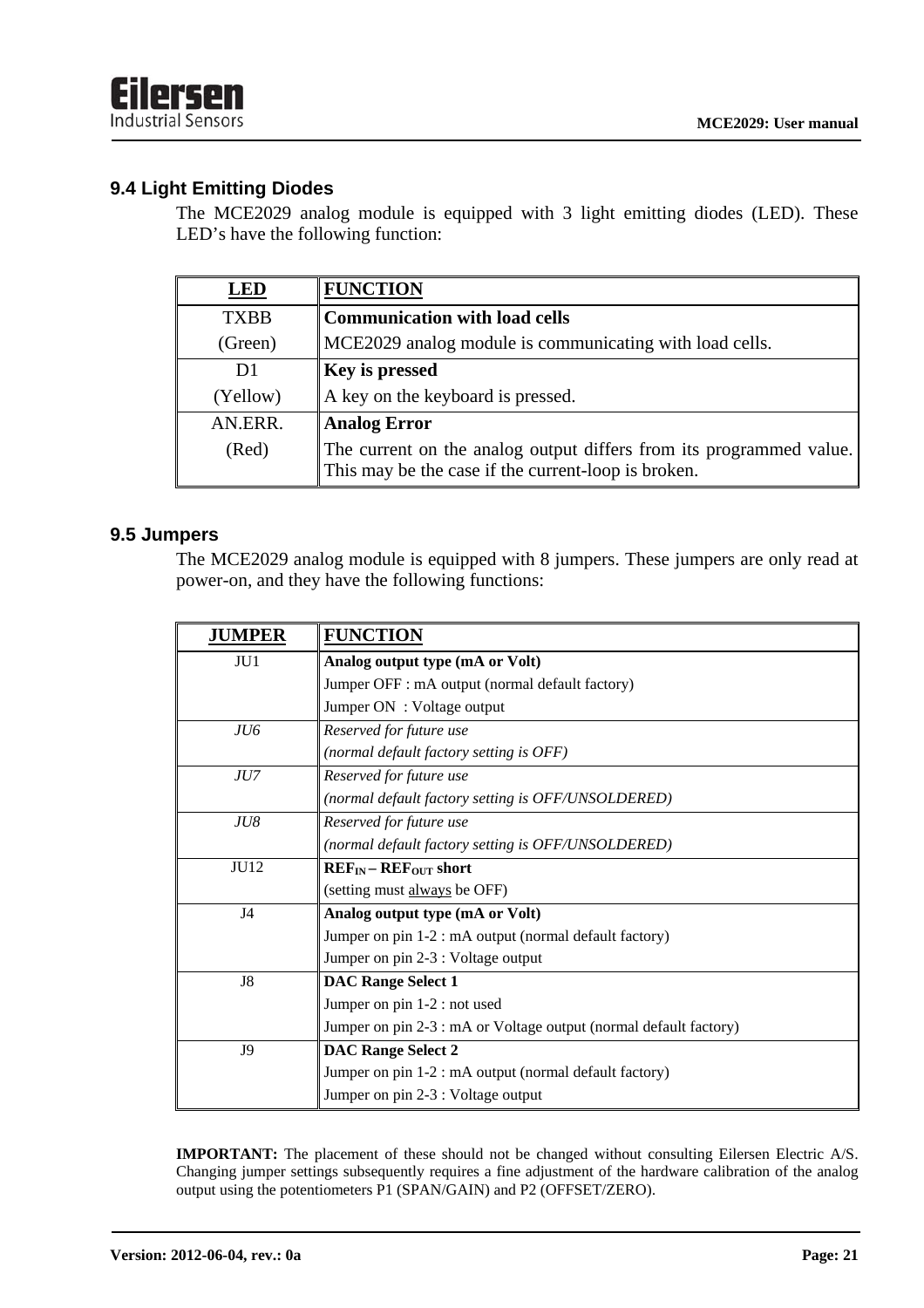#### **9.6 JTAG connector**

The MCE2029 analog module is equipped with an internal JTAG connector. The connector (J5) is used exclusively by Eilersen Electric A/S for download of software to the Cygnal processor.

#### **9.7 RS485 connector**

The MCE2029 analog module is equipped with a 9 pole female sub-D connector for RS485 connection. The connector (J12) is used exclusively by Eilersen Electric A/S for connection to a PC for configuration/monitoring of the MCE2029 analog module. The connector (J12) has the following pin out:

| 9 pole subD $(J12)$ FUNCTION |                                      |
|------------------------------|--------------------------------------|
| J12.5                        | $\overline{\text{RS}485\text{-GND}}$ |
| J12.6                        | $\text{RS}485-A (+)$                 |
| J12.9                        | $RS485-B$ (-)                        |

#### **9.8 Analog output connector**

The 2 pole connector (J1) located **below** the display on the MCE2029 analog module is used for connection of the analog output signal. Connection of the analog output signal is done as follows:

| PIN NO. | <b>PIN DESIGNATION FUNCTION</b> |                |
|---------|---------------------------------|----------------|
|         | AN. OUT                         | Analog output  |
|         | AN. RET                         | ∥Analog return |

#### **NOTE:**

The analog output is an active output, and should NOT be connected to an active input.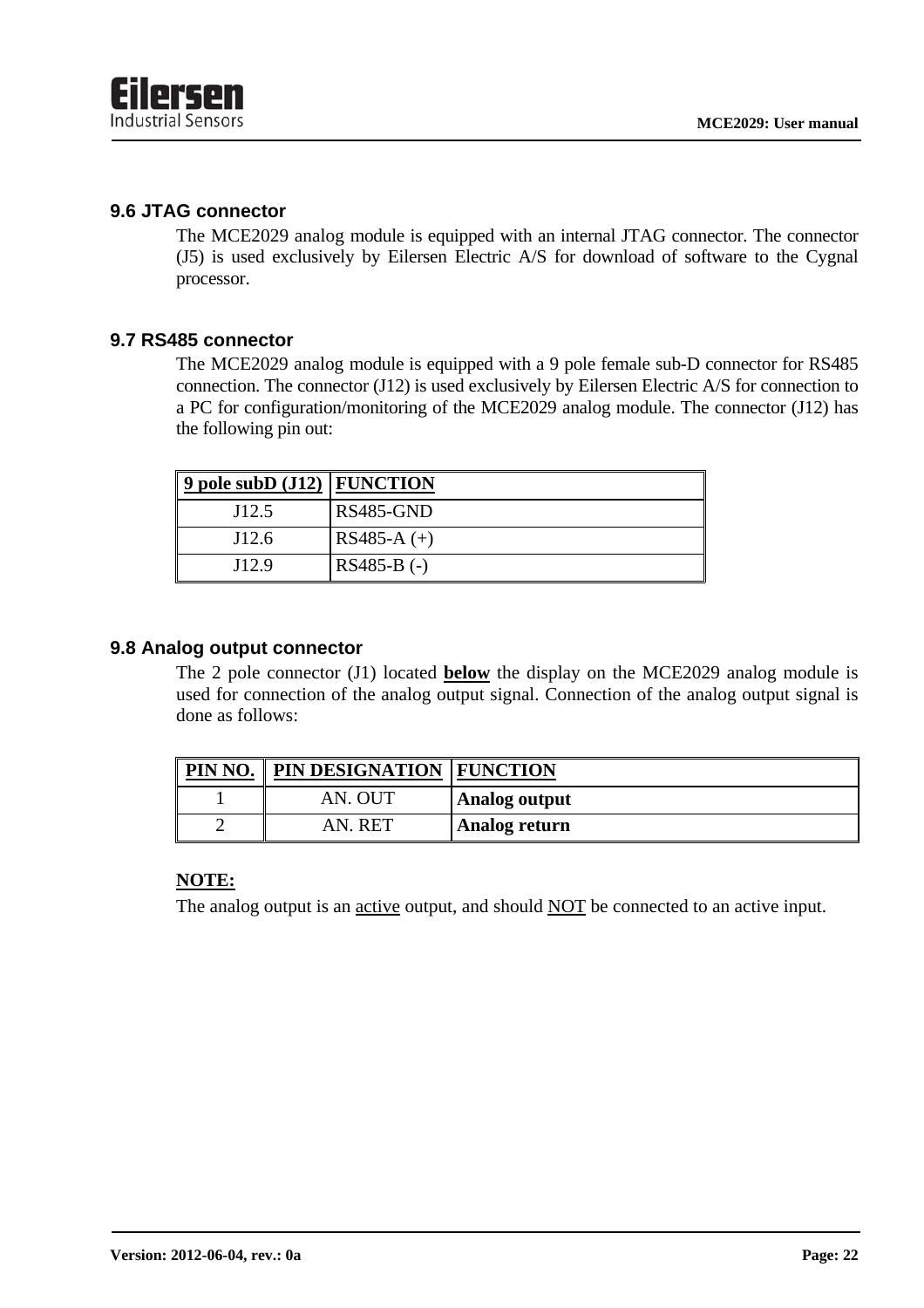#### **9.9 Digital output and input connector**

The 7 pole connector located **below** the display on the MCE2029 analog module is used for connection of the digital outputs and digital inputs. Connection of the digital outputs and digital inputs is done as follows:

| PIN NO.        | PIN DESIGNATION  | <b>FUNCTION</b>                                                                            |
|----------------|------------------|--------------------------------------------------------------------------------------------|
| 1              | OUT1             | <b>OUT1</b> - Digital Output 1                                                             |
|                |                  | Level alarm controlled by SP1. Output is active below SP1.                                 |
| $\overline{2}$ | COM              | <b>Common</b>                                                                              |
|                |                  | Voltage connected to this pin (normally 24VDC) is sent to<br>outputs when they are active. |
| 3              | OUT <sub>2</sub> | <b>OUT2</b> - Digital Output 2                                                             |
|                |                  | Level alarm controlled by SP2. Output is active above SP2.                                 |
| $\overline{4}$ | IN1              | Digital Input $1 (IN1) - ZERO$                                                             |
|                |                  | Zeroing of gross weight. Must be active for at least 1 second.                             |
|                |                  | Closing switch to $24VDC_{out}$ .                                                          |
| 5              | <b>GND</b>       | <b>GND</b>                                                                                 |
| 6              | IN2              | Digital Input 2 (IN2)                                                                      |
|                |                  | Reserved for future use - NOT connected                                                    |
| 7              | 24V OUT          | 24VDC <sub>out</sub>                                                                       |
|                |                  | Used for activating digital inputs.                                                        |

**IMPORTANT:** Connection of the digital I/O signals to external equipment must be made using solid-state-relays (SSR).

#### **9.10 Hardware Selftest**

During power-on the MCE2029 analog module will perform a hardware selftest. The test will cause all the displays to turn on while the light emitting diodes D1 will turn on and off shortly.

#### **9.11 Update times**

All load cells are sampled/averaged over the time period selected in "**Int.PEr.**" mode (40ms, 100ms, 200ms, 400ms, 1000ms, 2000ms or 4000ms). The hereby found load cell signals are used to generate the weight reading and the 4-20 mA (or 0-10V) signal until new signals are achieved when the next sample/average period expires.